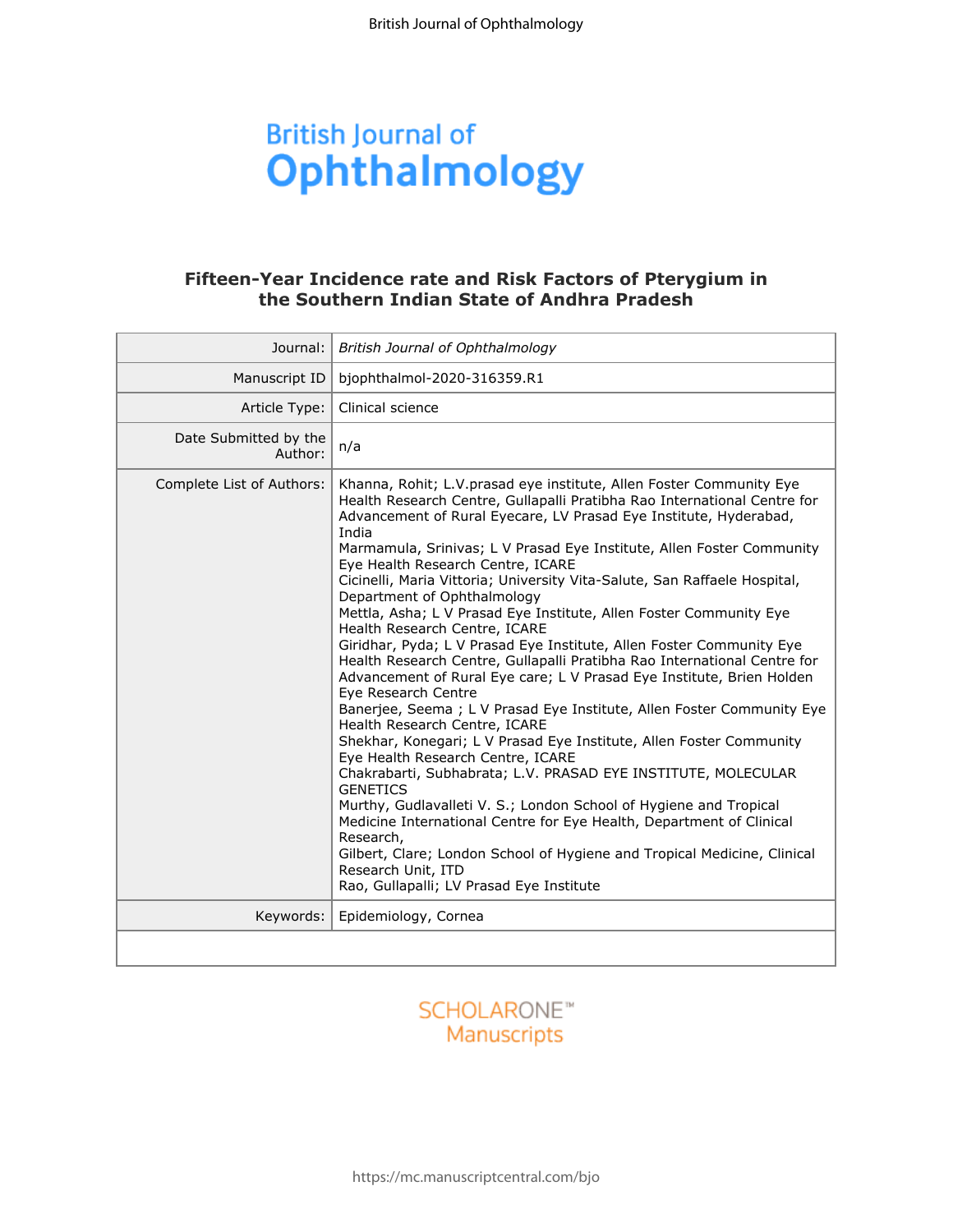

*I*, the Submitting Author has the right to grant and does grant on behalf of all authors of the Work (as defined *in the below author licence), an exclusive licence and/or a non-exclusive licence for contributions from authors who are: i) UK Crown employees; ii) where BMJ has agreed a CC-BY licence shall apply, and/or iii) in accordance with the terms applicable for US Federal Government officers or employees acting as part of their official duties; on a worldwide, perpetual, irrevocable, royalty-free basis to BMJ Publishing Group Ltd ("BMJ") its licensees and where the relevant Journal is co-owned by BMJ to the co-owners of the Journal, to publish the Work in this journal and any other BMJ products and to exploit all rights, as set out in our licence.*

*The Submitting Author accepts and understands that any supply made under these terms is made by BMJ to the Submitting Author unless you are acting as an employee on behalf of your employer or a postgraduate student of an affiliated institution which is paying any applicable article publishing charge ("APC") for Open Access articles. Where the Submitting Author wishes to make the Work available on an Open Access basis (and intends to pay the relevant APC), the terms of reuse of such Open Access shall be governed by a Creative Commons licence – details of these licences and which Creative Commons licence will apply to this Work are set out in our licence referred to above.* 

TO REVIEW ONLY *Other than as permitted in any relevant BMJ Author's Self Archiving Policies, I confirm this Work has not been accepted for publication elsewhere, is not being considered for publication elsewhere and does not duplicate material already published. I confirm all authors consent to publication of this Work and authorise the granting of this licence.*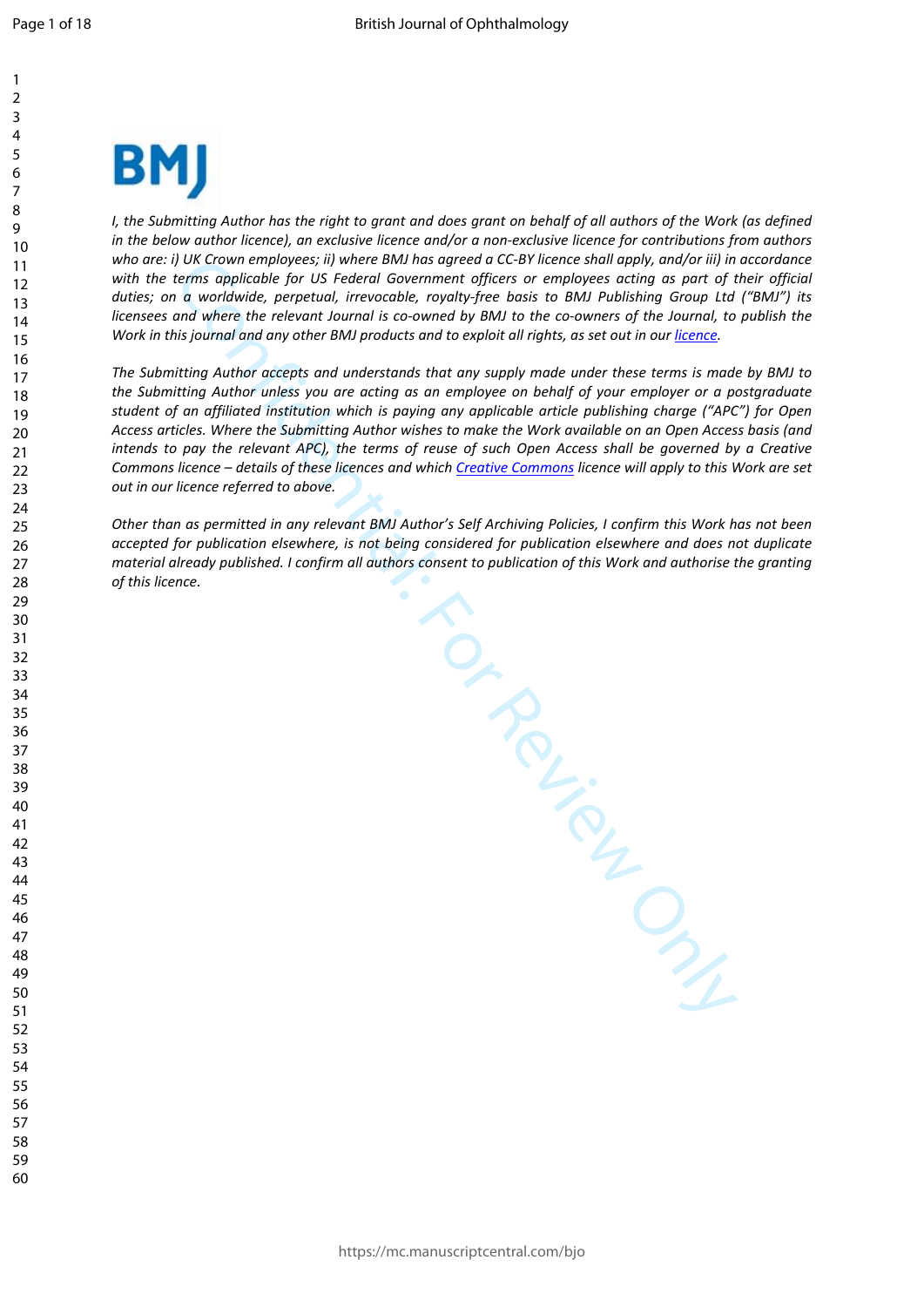#### British Journal of Ophthalmology

15-year Incidence of Pterygium from Andhra Pradesh Eye Disease study

| $\overline{2}$ |                         |                                                                                                                                            |
|----------------|-------------------------|--------------------------------------------------------------------------------------------------------------------------------------------|
| $\mathbf{3}$   | $\mathbf{1}$            |                                                                                                                                            |
| $\overline{4}$ |                         |                                                                                                                                            |
| 5              | $\overline{\mathbf{c}}$ | Fifteen-Year Incidence rate and Risk Factors of Pterygium in the Southern Indian State                                                     |
| 6              | $\overline{3}$          | of Andhra Pradesh                                                                                                                          |
| $\overline{7}$ |                         |                                                                                                                                            |
| $\, 8$         | $\overline{4}$          |                                                                                                                                            |
| 9              | 5                       | Rohit C Khanna, MD <sup>1,2,3,4</sup> Srinivas Marmamula, PhD <sup>1,2,3,5</sup> Maria Vittoria Cicinelli, <sup>6</sup> Asha               |
| 10             | 6                       | Latha Mettla, MSc <sup>1,2</sup> Pyda Giridhar, PhD <sup>1,2</sup> Seema Banerjee, BOpt <sup>1,2</sup> Konegari Shekhar,                   |
| 11             | 7                       | DOA <sup>1,2</sup> Subhabrata Chakrabarti, PhD <sup>2</sup> Gudlavalleti V S Murthy, MD <sup>7.8</sup> Clare Gilbert, FRCS <sup>7</sup>    |
| 12             | 8                       | Gullapalli N Rao, MD <sup>1,2</sup> and Andhra Pradesh Eye Disease Study Group*                                                            |
| 13             | 9                       |                                                                                                                                            |
| 14             | 10                      | 1. Allen Foster Community Eye Health Research Centre, Gullapalli Pratibha Rao                                                              |
| 15             |                         |                                                                                                                                            |
| 16             | 11                      | International Centre for Advancement of Rural Eye care, L V Prasad Eye Institute,                                                          |
| 17             | 12                      | Hyderabad, India                                                                                                                           |
| 18             | 13                      | 2. Brien Holden Eye Research Centre, L.V. Prasad Eye Institute, Banjara Hills,                                                             |
| 19             | 14                      | Hyderabad, India.                                                                                                                          |
| 20             | 15                      | 3. School of Optometry and Vision Science, University of New South Wales, Sydney,                                                          |
| 21             | 16                      | Australia                                                                                                                                  |
| 22             | 17                      | 4. University of Rochester, School of Medicine and Dentistry, Rochester, NY, USA                                                           |
| 23             | 18                      | 5. Wellcome Trust/Department of Biotechnology India Alliance Research Fellow, LV                                                           |
| 24             |                         |                                                                                                                                            |
| 25             | 19                      | Prasad Eye Institute, Hyderabad, India                                                                                                     |
| 26<br>27       | 20                      | 6. Department of Ophthalmology, University Vita-Salute, Scientific Institute San                                                           |
| 28             | 21                      | Raffaele, via Olgettina 60, 20132, Milan, Italy                                                                                            |
| 29             | 22                      | 7. International Centre for Eye Health, Department of Clinical Research, London School                                                     |
| 30             | 23                      | of Hygiene and Tropical Medicine, London, United Kingdom                                                                                   |
| 31             | 24                      | 8. Indian Institute of Public Health, Hyderabad, India                                                                                     |
| 32             | 25                      |                                                                                                                                            |
| 33             | 26                      | <b>Address for correspondence:</b>                                                                                                         |
| 34             |                         |                                                                                                                                            |
| 35             | 27                      | Rohit C Khanna, MD, MPH                                                                                                                    |
| 36             | $28\,$                  | L.V. Prasad Eye Institute, Kallam Anji Reddy Campus,                                                                                       |
| 37             | 29                      | Road # 2, Banjara Hills, Hyderabad, India-500034                                                                                           |
| 38             | 30                      |                                                                                                                                            |
| 39             | 31                      | <b>E-mail</b> : rohit@lvpei.org                                                                                                            |
| 40             | 32                      |                                                                                                                                            |
| 41             | 33                      | <b>Running title:</b> 15-year Incidence of Pterygium from APEDS                                                                            |
| 42             | 34                      |                                                                                                                                            |
| 43             | 35                      | Word count: 2,927                                                                                                                          |
| 44             | 36                      |                                                                                                                                            |
| 45             |                         |                                                                                                                                            |
| 46             | 37                      | <b>Funding support:</b> Financial Support for this study is provided by Hyderabad Eye Research                                             |
| 47             | 38                      | Foundation, India, Lions Clubs International Foundation, SightFirst Research grant, USA and                                                |
| 48             | 39                      | Dept. of Biotechnology, Centre of Excellence (CoE) grant, India.                                                                           |
| 49             | 40                      |                                                                                                                                            |
| 50             | 41                      | <b>Competing interests:</b> None                                                                                                           |
| 51             | 42                      |                                                                                                                                            |
| 52             | 43                      | *Andhra Pradesh Eye Disease Study Group: Dr Maneck Nicholson, MD <sup>1</sup> Dr Raghava J V,                                              |
| 53             | 44                      | MD <sup>1</sup> Dr Sahitya T, MD <sup>1</sup> Dr Lavanya E Y, MD <sup>1</sup> Hira B Pant, PGDBDM <sup>8</sup> Ritu Dixit, MS <sup>2</sup> |
| 54             | 45                      | Goutham Pyatla, MS <sup>2</sup> Syed Hameed, MS <sup>2</sup> Samir Bera, MS <sup>2</sup> Sneha Kumari, MS <sup>2</sup> Inderjeet           |
| 55             |                         |                                                                                                                                            |
| 56<br>57       | 46                      | Kaur, PhD <sup>2</sup> Byagari Raghavender, MSW <sup>1</sup>                                                                               |
| 58             | 47                      |                                                                                                                                            |
| 59             |                         |                                                                                                                                            |
| 60             | 48                      |                                                                                                                                            |
|                |                         |                                                                                                                                            |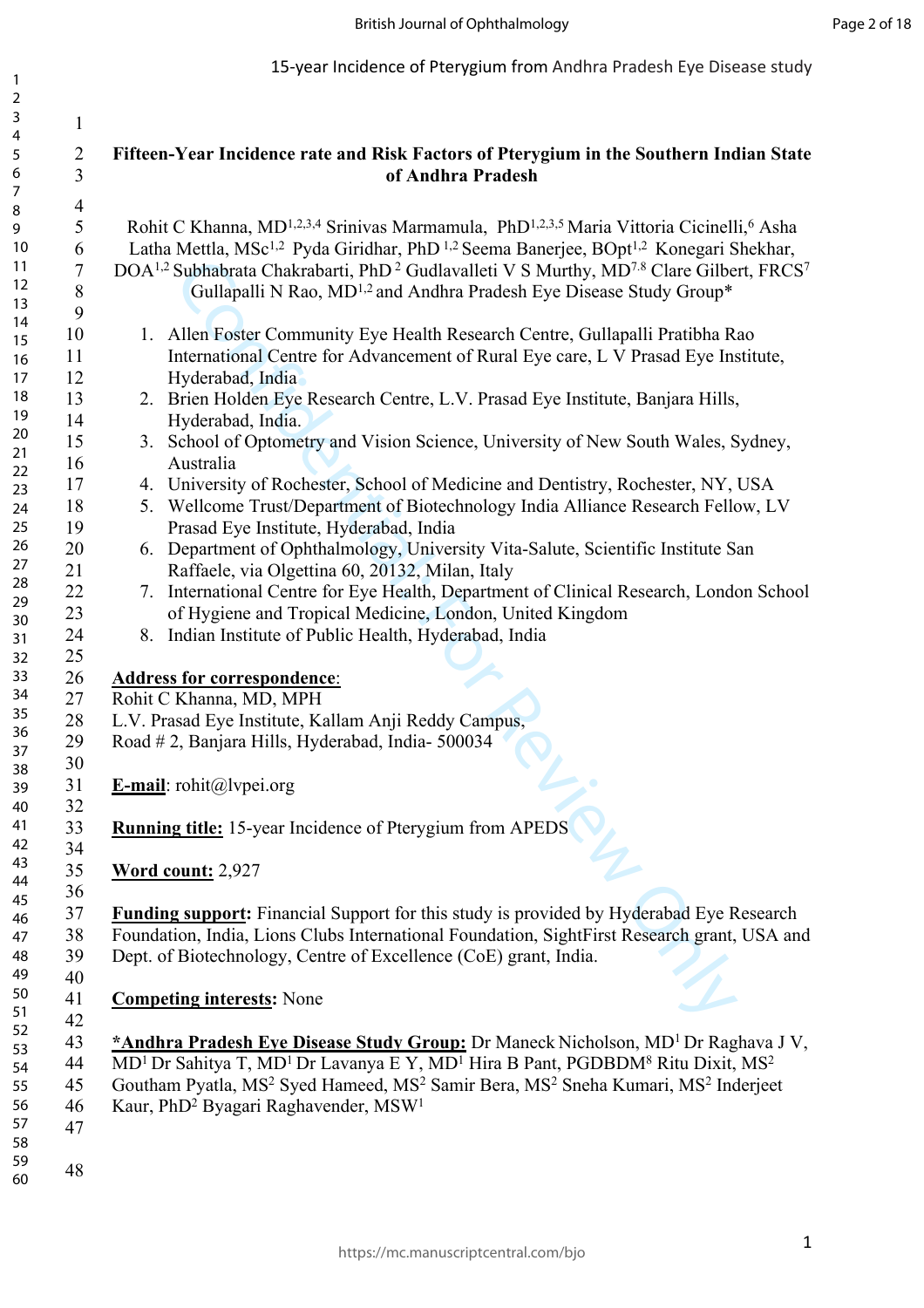#### **ABSTRACT**

 **Purpose:** To report 15-year incidence rate and associated risk factors of pterygium among 4 people aged 30 years and above at baseline in the rural clusters of longitudinal Andhra 5 Pradesh Eye Disease Study(APEDS III).

 **Methods:** The baseline Andhra Pradesh Eye Disease Study I(APEDS I) included 7,771 

- 7 participants of which, 6,447(83%) were traced and 5,395(83.7%) were re-examined in
- 8 APEDS III. To estimate the incidence of pterygium, we selected participants who were 30
- 9 years and above at baseline(4,188), of which 2,976 were traced and 2,627(88.3%) were
- 10 examined and based on inclusion criteria, 2,290 participants were included in the study. The 11 incidence rate of pterygium was defined as the proportion of people free of pterygium at
- 12 baseline who had developed the condition at 15-year follow-up(range 13-17 years).
- 13 Univariate and multivariable analyses for risk factors were undertaken.

 **Results:** The sex-adjusted incidence rate of pterygium was 25.2 per 100 person-years(95% 15 CI: 24.8-25.7) which was significantly higher for males than females((26.3 per 100 person-16 years (95% CI: 25.6-27.0) and 24.7(95% CI: 24.1-25.3) respectively). At the multivariable 17 analysis, male gender(RR: 1.35, 95% CI: 1.0-1.83), no formal education(RR: 2.46, 95% 

- 18 CI:1.22-4.93), outdoor occupation(RR: 1.47, 95% CI: 1.14-1.9) and lower body mass
- 19 index(BMI)(<18.5)(RR: 1.25, 95% CI:1.02-1.55) were associated with increased risk of 20 pterygium.
- **Conclusions:** The overall incidence rate of pterygium was high in this rural population, 22 especially in males and those engaged in outdoor activities, lack of formal education, and 23 with lower BMI. It is likely that greater exposure to UV light is a major contributing factor, 24 thus warranting preventive strategies.
- 

 

### **Precis:**

- 27 The 15-year incidence rate of pterygium among people aged 30 years and above in the
- 28 longitudinal Andhra Pradesh Eye Disease Study (APEDS III) rural cohort was 25.2 per 100
	- Confidential: For Review Only 29 person-years. Risk factors were likely associated with exposure to UV light warranting 30 preventive strategies.
-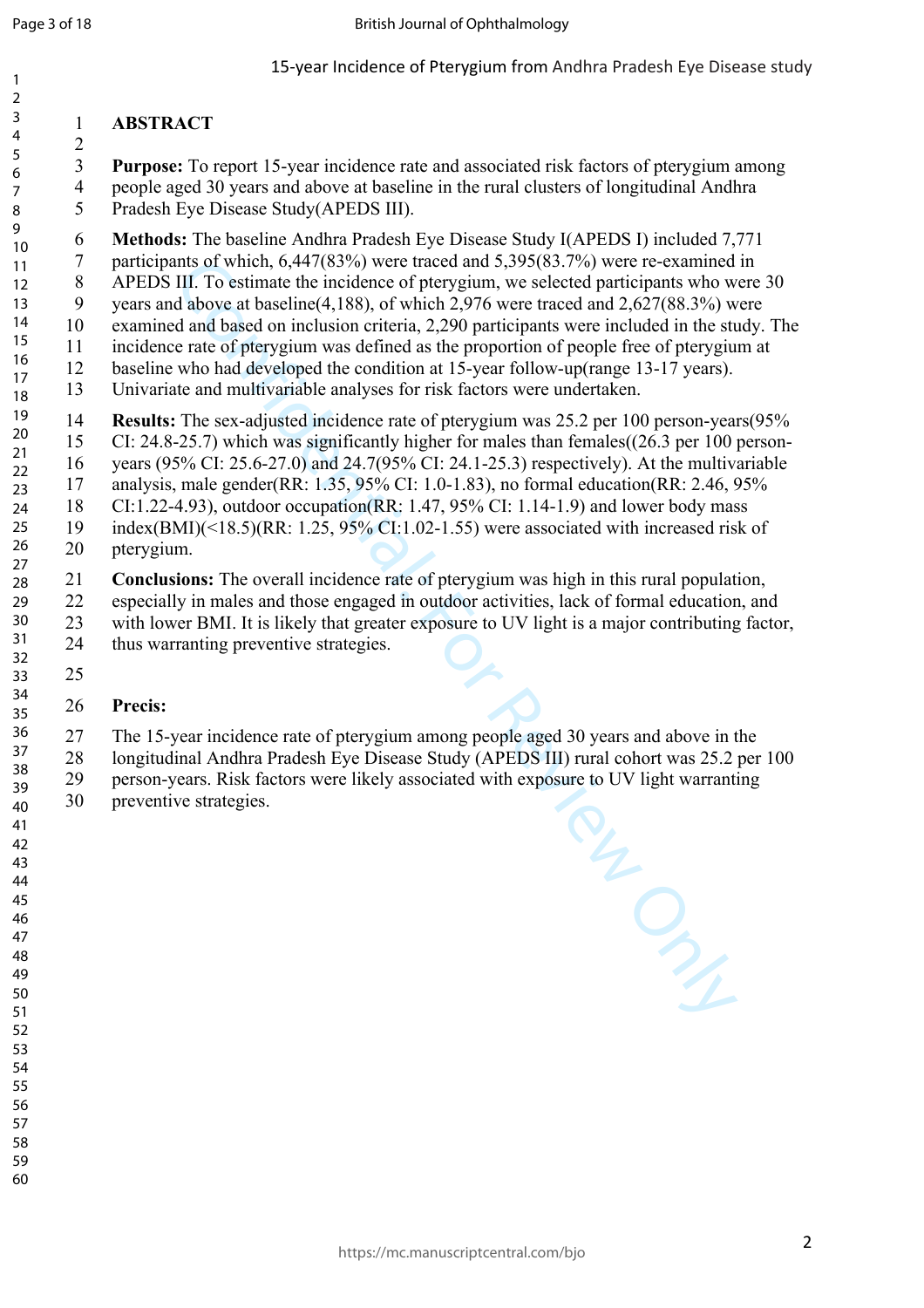# 1 **INTRODUCTION**

1 2 3

the global prevalence of petrygum was 12% which ranged from 3% in tho<br>stars to 19.5% in those aged 80 years and above.<sup>23</sup> The lowest prevalence wa<br>Arabia (0.07%, age range; 17-82 years), while the highest was from China<br> 2 Pterygium is an elevated, superficial, fibro-vascular proliferation which typically extends 3 from the nasal perilimbal conjunctiva, which can extend onto the corneal surface.<sup>12</sup> In 4 advanced cases, pterygium can distort the corneal topography and obscure the optical axis, 5 leading to significant irregular astigmatism and visual impairment.<sup>34</sup> Several studies have 6 reported the prevalence and risk factors for pterygium.<sup>25-23</sup> According to a recent meta-7 analysis, the global prevalence of pterygium was 12% which ranged from 3% in those aged 8 10-20 years to 19.5% in those aged 80 years and above.<sup>23</sup> The lowest prevalence was reported 9 in Saudi Arabia (0.07%, age range: 17-82 years), while the highest was from China (53%, 10 age range: 40-87 years).<sup>23</sup> Risk factors include demographic, environmental and lifestyle 11 factors, with increasing age and outdoor occupation (a surrogate for UV light exposure) 12 being more common across multiple studies.<sup>2 5 7-10 15 16 18-23</sup> Outdoor occupation leads to 13 increased exposure to ultraviolet (UV) light, resulting in cellular changes at the medial 14 limbus.<sup>24</sup> Other factors, such as sex, education, smoking, diabetes and hypertension have 15 given inconsistent findings.2 5-7 9-12 14 16 18-21 23 However, as all these studies were cross 16 sectional, causality cannot be as implied as readily as in longitudinal, cohort studies. To the 17 best of our knowledge, only four cohort studies have been reported from African, Chinese 18 and South Korean populations with incidence data ranging from 4.9% to 11.6%, depending 19 on the number of years of follow-up.25-28 20 The Andhra Pradesh Eye Disease Study I (APEDS I) was a cross-sectional survey conducted 21 between 1996 and 2000 in three rural (West Godavari, Adilabad, and Mahbubnagar districts, 22 n=7,771) and one urban area (Hyderabad, n=2,522) in Andhra Pradesh state in Southern 23 India.29 30 The follow up, APEDS III, was conducted from 2012 to 2016 in rural areas of 4 5 6 7 8 9 10 11 12 13 14 15 16 17 18 19 20 21 22 23 24 25 26 27 28 29 30

24 APEDS I, to estimate the long-term incidence and progression of visual loss from the major 25 eye diseases in this region. The urban area was excluded, as due to rapid urbanization in the 26 past decade, it was not possible to trace the urban population in Hyderabad.<sup>31</sup> 31 32 33 34

27 The prevalence of pterygium is high in the 'pterygium belt', which lies between 30 degrees 28 north and 30 degrees south of the equator.<sup>32</sup> Andhra Pradesh region also lies in 'pterygium 29 belt' and has very high UV exposure and thus the prevalence of diseases related to UV can be 30 high.<sup>33</sup> A large part of the population is engaged in agriculture and several other outdoor 31 occupations. Data from APEDS I reported a prevalence of 11% and risk factors for 32 pterygium.<sup>34</sup> This high prevalence is reflected by the fact that between 2010 and 2019, almost 33 10% of the 1.6 million outpatients who attended eye care services in our institution had 34 ptervgium,<sup>35</sup> and removal was the second commonest surgical procedure after cataract 35 surgery. We now report the 15-year incidence rate of pterygium and its risk factors among 36 people who were  $\geq$ 30 years at baseline (1996-2000). 35 36 37 38 39 40 41 42 43 44 45

#### 37 46 47

#### 38 **METHODS** 48 49

39 The study adhered to the tenets of the Declaration of Helsinki and was approved by the 40 Institutional Review Board of the L V Prasad Eye Institute (LVPEI), Hyderabad, India and 41 the London School of Hygiene & Tropical Medicine (LSHTM), London. Written informed 42 consent was obtained from all participants. Detail of the methods for APEDS III, which was 43 carried out between 2012 and 2016 are provided elsewhere.<sup>30</sup> The two earlier studies, 44 APEDS I and II<sup>29 31</sup> have also been described earlier and all the participants in APEDS III 45 were re-examined using the same methodology as APEDS I. 46 Data were collected during APEDS I on a range of socio-demographic factors, including 47 systemic risk factors, age, occupation, education, residence, history of smoking, hypertension 50 51 52 53 54 55 56 57 58 59 60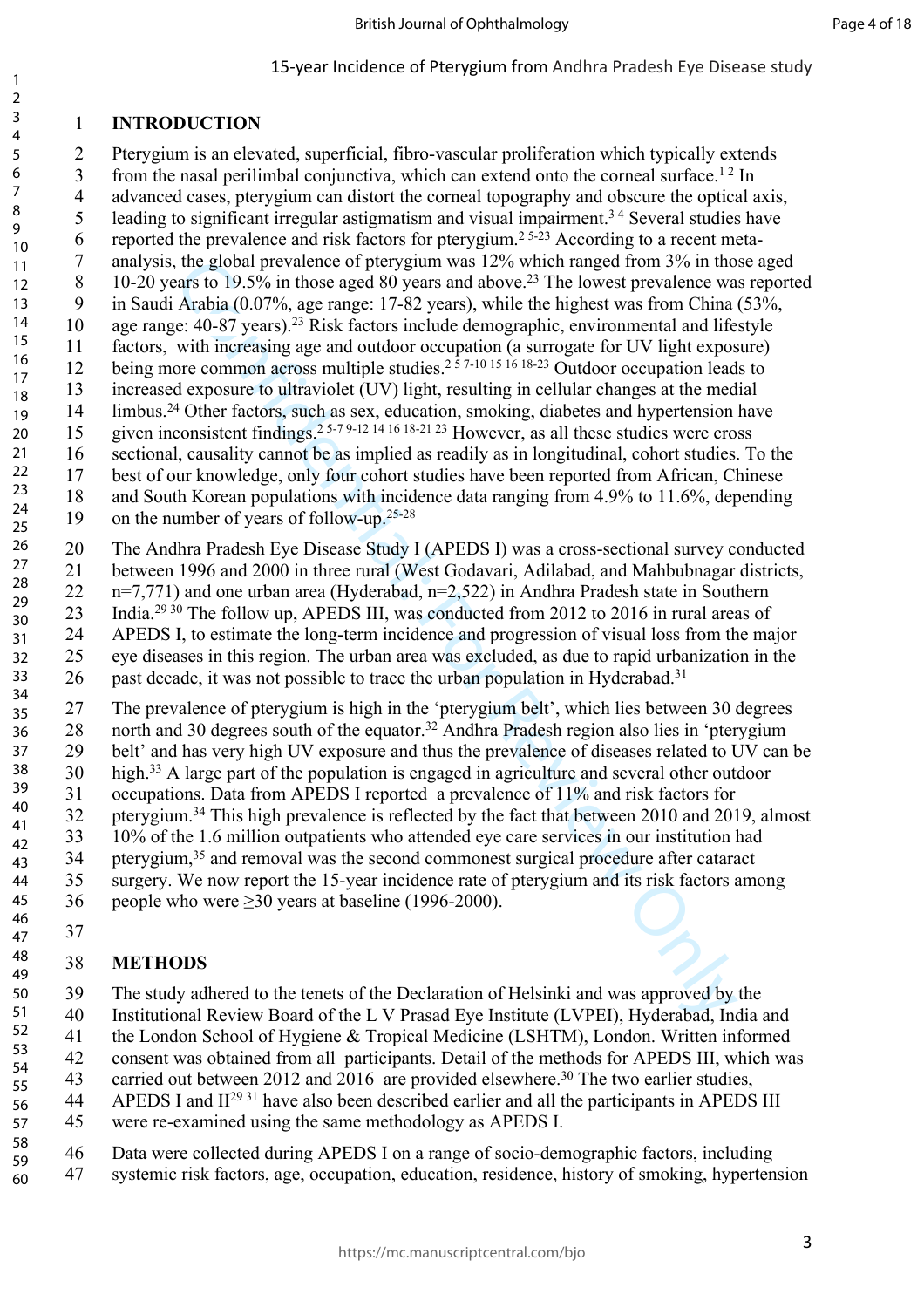1 and diabetes, and use of spectacles for distance correction.<sup>34</sup> Occupation was classified using 2 18 different categories, and participants were asked whether during regular working hours (9 3 am to 5 pm) their occupation demanded more than 4 hours of outdoor work. If so, it was 4 classified as outdoor; if not, their occupation was classified as indoor. All underwent a 5 comprehensive eye examination and their anthropometric measurements (weight and height)

6 were recorded. 9 10

of the ophthalmic examination procedure have already been reported.<sup>29</sup> In by<br>can comprised of an ophthalmologist, an optometrist, and a vision technicial<br>increasing conjugations of the more interaction and examine the un 7 8 Details of the ophthalmic examination procedure have already been reported.<sup>29</sup> In brief, the 9 clinical team comprised of an ophthalmologist, an optometrist, and a vision technician trained 10 to assess visual acuity, perform refraction and examine the anterior and posterior segment. 11 Presenting distance visual acuity (VA) was measured using a standard, illuminated (at least 12 200 lux) logarithm of minimum angle of resolution (logMAR) chart at 3 meters, with the 13 participant's current refractive correction, if any. Undilated slit lamp examination (SL 120 14 Carl Zeiss Meditec, Inc, Dublin, CA) was performed by the clinician, including intraocular 15 pressure measurement by Goldman applanation tonometry (Carl Zeiss Meditec, Inc, Dublin, 16 CA), before and after pupil dilatation. Gonioscopy was performed in all participants using 17 NMR-K two-mirror lens (Ocular Instrument Inc., Bellevue, WA, USA) and graded as 18 previously described.<sup>36</sup> In addition, a four-mirror gonioscopy was performed by the 19 optometrist with an indirect gonioscopic lens (Volk Opticals Inc., Mentor, OH, USA) and 20 any abnormality in the angle was documented. Following gonioscopy, pupils were dilated 21 with tropicamide 1% and phenylephrine hydrochloride 2.5% for lens grading and posterior 22 segment examination, unless contraindicated (i.e. risk of angle-closure acute glaucoma or 23 active infection). 11 12 13 14 15 16 17 18 19 20 21 22 23 24 25 26 27 28 29

24 Pterygium was defined as a raised conjunctival fibro-vascular growth crossing the limbus 25 invading onto the clear cornea, which was classified as present or absent by the examining 26 ophthalmologist. Variables at baseline were defined as follows: age (30-39 years, 40-49 27 years, 50-59 years, 60 years or above); sex (male, female); education (no formal education, 28 class 1-5, class 6-10, and class 11 and above), occupation (indoor, outdoor); history of 29 smoking (non-smoker, past smoker, current smoker); body mass index (BMI) (<18.5; 18.5- 30 24.99; 25-29.99;  $\geq$ 30); systemic hypertension (defined as a systolic blood pressure of 140 31 mm Hg and above and/or diastolic blood pressure of 90 mm Hg and above and/or those on 32 anti-hypertensive medication regardless of their blood pressure readings); history of diabetes 33 mellitus and use of spectacles (for near or distance correction, or sunglasses). A positive 34 history of diabetes mellitus was based on the self-report or the detection of diabetic 35 retinopathy at baseline. 36 30 31 32 33 34 35 36 37 38 39 40 41 42 43 44

37 Participants in whom the presence of pterygium could not be assessed (due to corneal 38 scarring for example) at APEDS I or APEDS III were excluded from further analysis. The 39 incidence of pterygium was defined as the proportion of people free from pterygium at 40 baseline at baseline who had developed the condition by the 15-year follow-up. 45 46 47 48 49

41 Data were analysed using STATA (version 13) software (Stata Corp, College Station, TX). 42 The incidence rate was assessed and presented with 95% confidence intervals (CI). Baseline 43 descriptive statistics included a comparison of the socio demographics and clinical findings 44 of those who did and did not participate, and between participants with and without incident 45 pterygium using  $\chi^2$  tests. Multiple logistic regression models, including stepwise methods, 46 were used to calculate the odds ratio (OR) and 95% CI for each risk factor, using incident 47 pterygium as the outcome measure. Variance inflation factors (VIF) were used to test for 48 collinearity between the covariates after fitting a multiple regression model. The Hosmer-50 51 52 53 54 55 56 57 58 59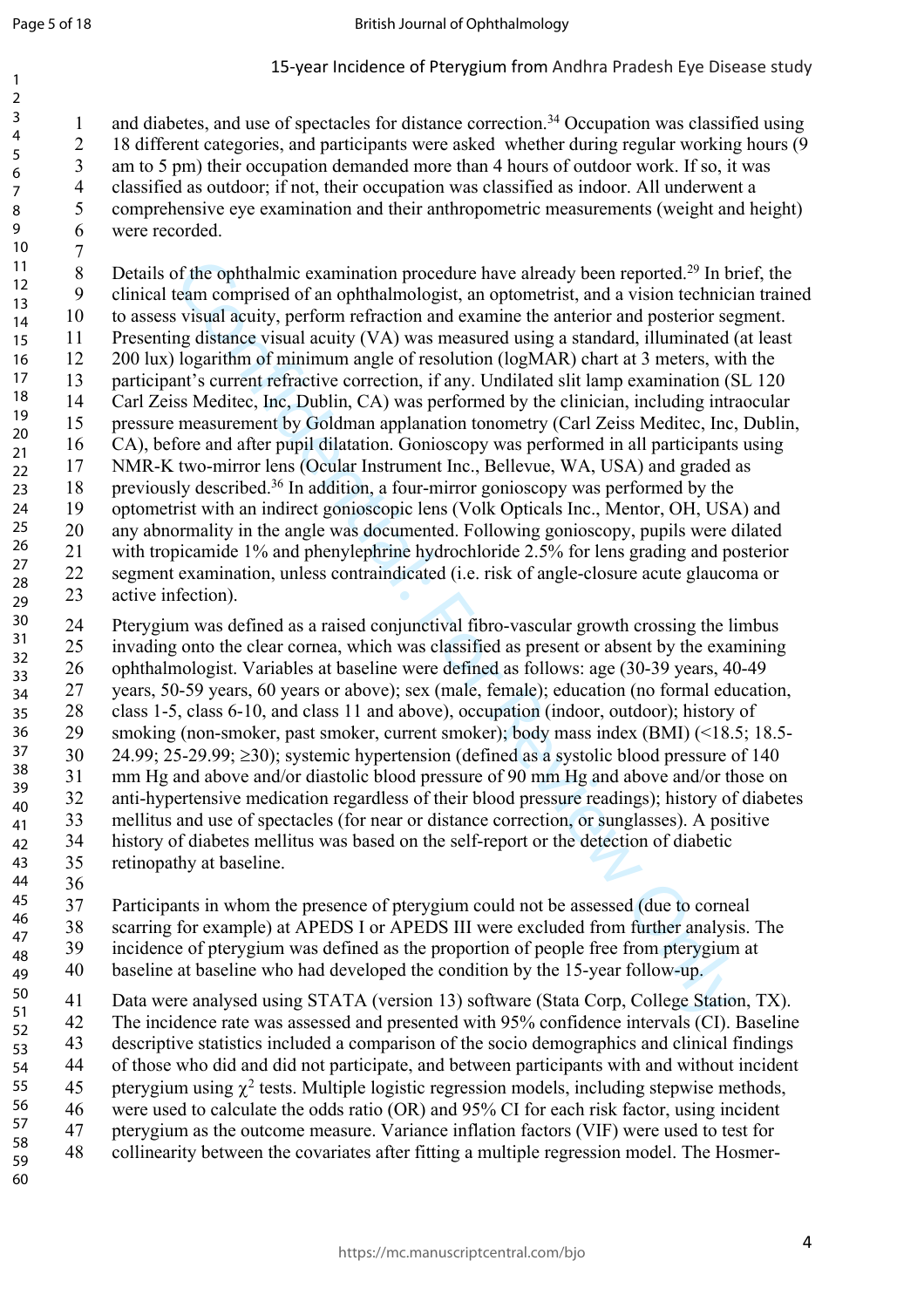- 1 Lemeshow test for goodness of fit was used to assess the model fitness. The statistical
- 2 significance was determined at p<0.05 (two-tailed).
- 

## **RESULTS**

5 The baseline APEDS I included 7,771 people in three rural areas in the Andhra Pradesh state 6 in Southern India. At APEDS III (2012-16), 6,447 (83%) of the 7,771 rural participants 7 originally included in APEDS I were traced and available for examination and remaining 8 1,324 (17%) had died. Of these, 5,395 (83.7%) were re-examined after a mean of 15 years 9 (range 13-17).

10 Among the 4,188 participants aged >30 years at baseline, 1,212 (28.9%) had died and 2,976 11 (71.1%) were available for follow up; 2,627 (88.3%) were examined (Figure 1). For those not 12 examined, the reasons were migration (n =168, 5.7%), declined examination (n=98, 3.3%), 13 and could not be traced (83, 2.8%). Excluded were 337 (12.8%) as they either had pterygium 14 at baseline or could not be assessed for pterygium. Finally, 2,290 participants were included 15 in the study (Figure 1).

 

 

# **Figure 1: Flow chart showing the number of participants included in analysis**

 

19 Those who had died between APEDS I and APEDS III were significantly older than those 20 examined (Table 1). Mortality was also significantly higher in men, those with lower levels 21 of formal education or who stayed indoors, spectacle users and smokers, and people with 22 hypertension, diabetes and a lower BMI. Non-participants were significantly older (p=0.001), 23 better educated (p=0.003), hypertensive (p=0.040), and were less likely to perform outdoor 24 activities (p<0.001). There were no differences by sex, smoking or diabetes status, use of 25 spectacles or BMI.

RICHTENS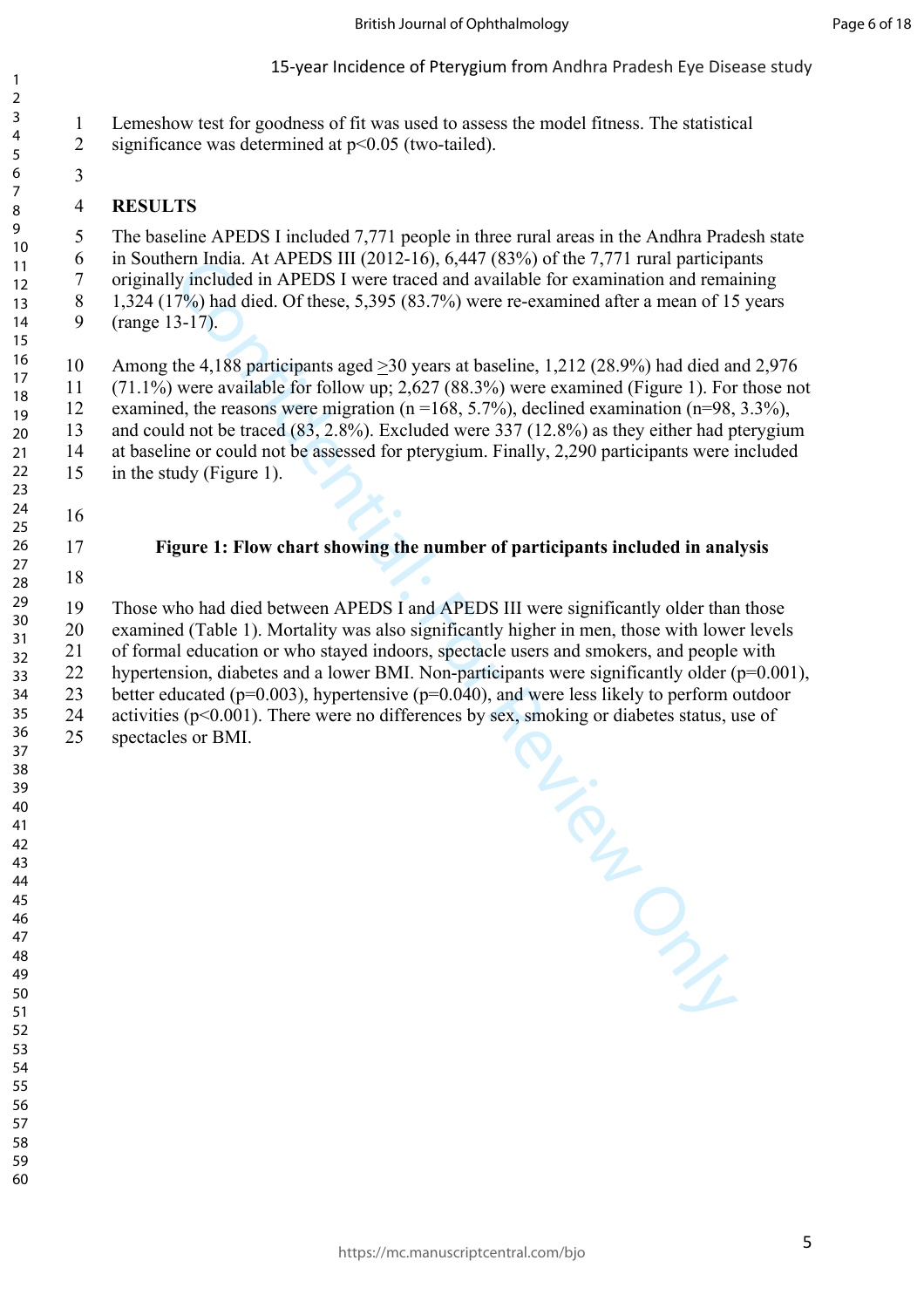|  |  |  |  |  | Table 1. Baseline characteristics of participants in the Andhra Pradesh Eye Disease |
|--|--|--|--|--|-------------------------------------------------------------------------------------|
|--|--|--|--|--|-------------------------------------------------------------------------------------|

#### 2 **Study III (n=4,188)**

|                                     |             | <b>Available</b><br>and examined<br>$(n=2,627)$ |             | <b>Available not</b><br>examined<br>$(n=349)$ |             | Died before<br>examination<br>$(n=1,212)$ |          |
|-------------------------------------|-------------|-------------------------------------------------|-------------|-----------------------------------------------|-------------|-------------------------------------------|----------|
|                                     | $\mathbf n$ | $\frac{0}{0}$                                   | $\mathbf n$ | $\frac{0}{0}$                                 | $\mathbf n$ | $\frac{0}{0}$                             |          |
| Age group (years)                   |             |                                                 |             |                                               |             |                                           | < 0.0001 |
| 30-39                               | 1157        | 44                                              | 135         | 38.7                                          | 106         | 8.7                                       |          |
| 40-49                               | 774         | 29.5                                            | 94          | 26.9                                          | 161         | 13.3                                      |          |
| $50 - 59$                           | 454         | 17.3                                            | 64          | 18.3                                          | 269         | 22.2                                      |          |
| 60 and above                        | 242         | 9.2                                             | 56          | 16.1                                          | 676         | 55.8                                      |          |
| <b>Sex</b>                          |             |                                                 |             |                                               |             |                                           | < 0.0001 |
| Male                                | 1179        | 44.9                                            | 147         | 42.1                                          | 638         | 52.6                                      |          |
| Female                              | 1448        | 55.1                                            | 202         | 57.9                                          | 574         | 47.4                                      |          |
| <b>Education</b>                    |             |                                                 |             |                                               |             |                                           | < 0.0001 |
| Class 11 or above                   | 84          | 3.2                                             | 25          | 7.2                                           | 22          | 1.8                                       |          |
| Class $6-10$                        | 362         | 13.8                                            | 45          | 12.9                                          | 89          | 7.3                                       |          |
| Class 1-5                           | 539         | 20.5                                            | 66          | 18.9                                          | 275         | 22.7                                      |          |
| No formal<br>education              | 1642        | 62.5                                            | 213         | 61                                            | 826         | 68.2                                      |          |
| <b>Smoking status</b>               |             |                                                 |             |                                               |             |                                           | < 0.0001 |
| Non-smoker                          | 1735        | 66                                              | 244         | 69.9                                          | 621         | 51.2                                      |          |
| Past smoker                         | 137         | 5.3                                             | 13          | 3.7                                           | 119         | 9.8                                       |          |
| Current smoker                      | 755         | 28.7                                            | 92          | 26.4                                          | 472         | 40                                        |          |
| <b>Systemic hypertension</b> §      |             |                                                 |             |                                               |             |                                           | < 0.0001 |
| N <sub>o</sub>                      | 1759        | 67                                              | 217         | 62.2                                          | 604         | 49.8                                      |          |
| Yes                                 | 829         | 31.6                                            | 130         | 37.2                                          | 584         | 48.2                                      |          |
| <b>History of diabetes mellitus</b> |             |                                                 |             |                                               |             |                                           | < 0.0001 |
| N <sub>o</sub>                      | 2605        | 99.2                                            | 344         | 98.6                                          | 1162        | 95.9                                      |          |
| Yes                                 | 22          | 0.8                                             | 5           | 1.4                                           | 50          | 4.1                                       |          |
| Occupation <sup>†</sup>             |             |                                                 |             |                                               |             |                                           | < 0.0001 |
| Indoor                              | 701         | 26.7                                            | 144         | 41.2                                          | 593         | 48.9                                      |          |
| Outdoor                             | 1919        | 73                                              | 205         | 58.8                                          | 616         | 50.8                                      |          |
| <b>Spectacles</b>                   |             |                                                 |             |                                               |             |                                           | < 0.0001 |
| N <sub>o</sub>                      | 2315        | 88.1                                            | 298         | 85.4                                          | 1003        | 82.8                                      |          |
| Yes                                 | 312         | 11.9                                            | 51          | 14.6                                          | 209         | 17.2                                      |          |
| <b>BMI</b> <sup>‡</sup>             |             |                                                 |             |                                               |             |                                           | 0.001    |
| 18.5-24.9                           | 1288        | 49                                              | 174         | 50                                            | 478         | 39.4                                      |          |
| < 18.5                              | 1063        | 40.5                                            | 137         | 39.3                                          | 558         | 46                                        |          |
| 25-29.9                             | 185         | $\tau$                                          | 24          | 6.9                                           | 82          | 6.8                                       |          |
| $\geq 30$                           | 40          | 1.5                                             | 5           | 1.4                                           | 20          | 1.7                                       |          |
|                                     |             |                                                 |             |                                               |             |                                           |          |

9

<sup>4</sup> \*= statistically significant value at  $\chi^2$  test; <sup>†</sup>= data not available for 7 (0.3%) available and examined and 3 (0.3%) died before examination.

3 BMI= body mass index<br>4 \*= statistically significa<br>5 before examination.<br>6  $\stackrel{\text{*}=}{=}$ data not available for<br>7 examined;  $\stackrel{\text{s}=}{=}$ data not available but not examin  $\text{#}=$ data not available for 51 (2%) available and examined, 74 (6.1%) died before examination, and 9 (2.6%) available but not examined; §= data not available for 39 (1.4%) available and examined, 24 (2%) died before examination, and 2 (0.6%) available but not examined.

10 The overall age and sex adjusted incidence rate of pterygium was 25.2 per 100 person-years 11 (95% CI: 24.8-25.7) (Table 2). Rates were significantly higher in males than females: 26.3 58 59 60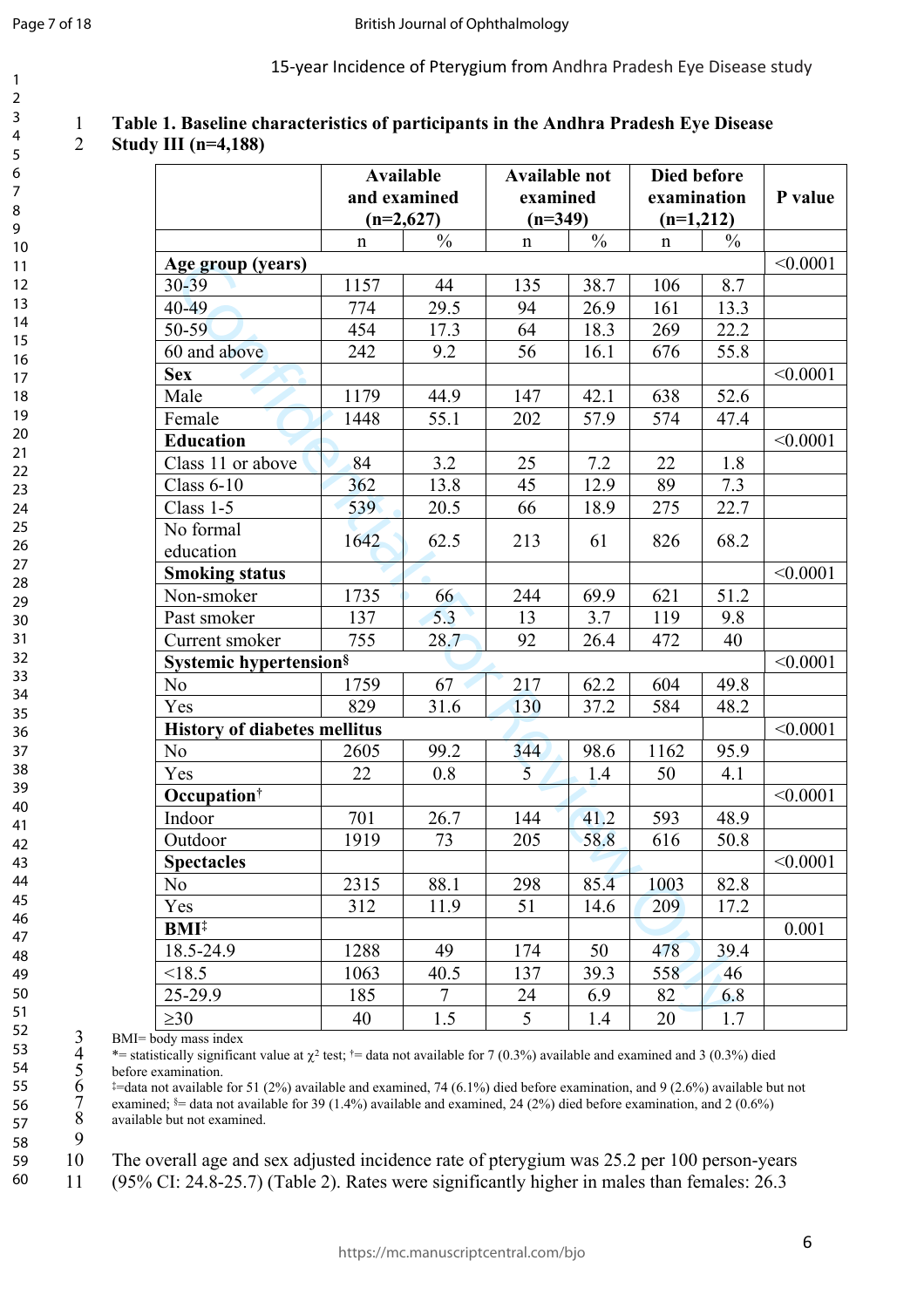1 per 100 person-years (95% CI: 25.6-27.0) and 24.7 (95% CI: 24.1-25.3), respectively, but did

Confidential: For Review Only

2 not increase with age in either sex.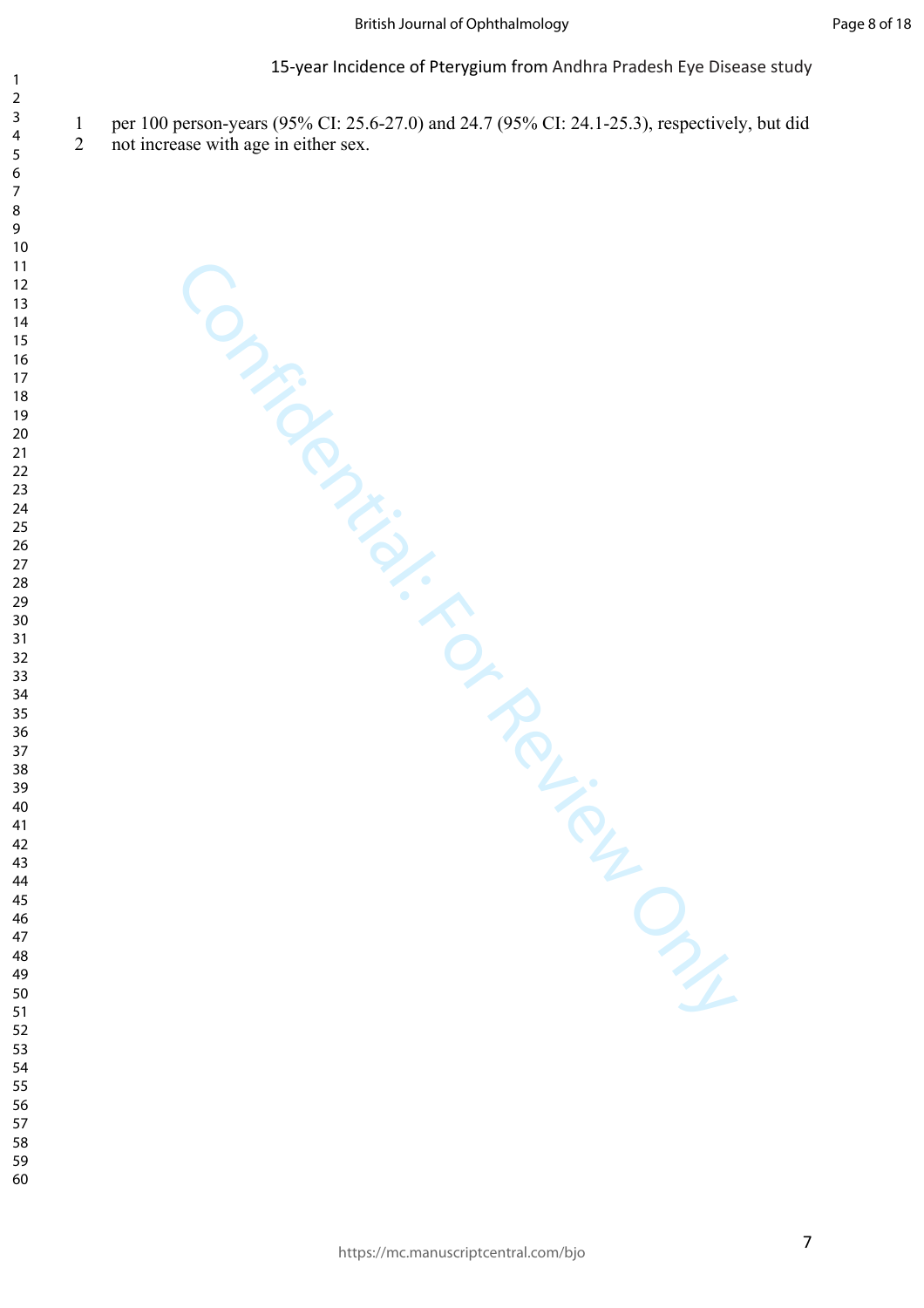15-year Incidence of Pterygium from Andhra Pradesh Eye Disease study

|             |                                                                       | <b>Males</b> |                       | <b>Females</b>                                                                          |     |                           | <b>Total</b>      |                                       |                   |
|-------------|-----------------------------------------------------------------------|--------------|-----------------------|-----------------------------------------------------------------------------------------|-----|---------------------------|-------------------|---------------------------------------|-------------------|
| Age (Years) | Incident<br><b>Number</b><br>at risk*<br>$(95\% \text{ CI})$<br>cases |              | <b>Incidence rate</b> | Incident<br><b>Number</b><br>Incidence rate<br>at risk*<br>$(95\% \text{ CI})$<br>cases |     | <b>Number</b><br>at risk* | Incident<br>cases | Incidence rate<br>$(95\% \text{ CI})$ |                   |
| 30-39       | 467                                                                   | 116          | $25.2(24.2 - 26.2)$   | 591                                                                                     | 130 | $21.5(20.7-22.4)$         | 1,058             | 246                                   | $23.1(22.5-23.8)$ |
| 40-49       | 298                                                                   | 84           | $28.2(26.9-30.0)$     | 368                                                                                     | 100 | $27.6(26.4-28.8)$         | 666               | 184                                   | $27.9(27.0-28.8)$ |
| 50-59       | 171                                                                   | 50           | $29.7(27.9-31.5)$     | 198                                                                                     | 43  | $21.9(20.4-23.4)$         | 369               | 93                                    | $25.5(24.3-26.7)$ |
| $\geq 60$   | 84                                                                    | 20           | $24.2(21.9-26.7)$     | 113                                                                                     | 32  | $29.1(26.9-31.3)$         | 197               | 52                                    | $27.0(25.4-28.7)$ |
| Total       | 1,020                                                                 | 270          | $26.7(26.0-27.5)$     | 1270                                                                                    | 305 | $24.0(23.4-24.6)$         | 2,290             | 575                                   | $25.2(24.8-25.7)$ |
| Adjusted    |                                                                       |              | $26.3(25.6-27.0)$     |                                                                                         |     | $24.7(24.1-25.3)$         |                   |                                       | $25.4(24.9-25.9)$ |

# **Table 2: Incidence rate of pterygium, by age and sex**

 $\overline{CI}$  confidence interval; \*=Number of people at risk referred to the number of persons at the start of the observation period who had the potential to get pterygium

Review Only Participants with incident pterygium differed from those without in terms of educational status (p<0.001), BMI (p=0.036), and occupation (outdoor versus indoor work; p<0.001) (Table 3).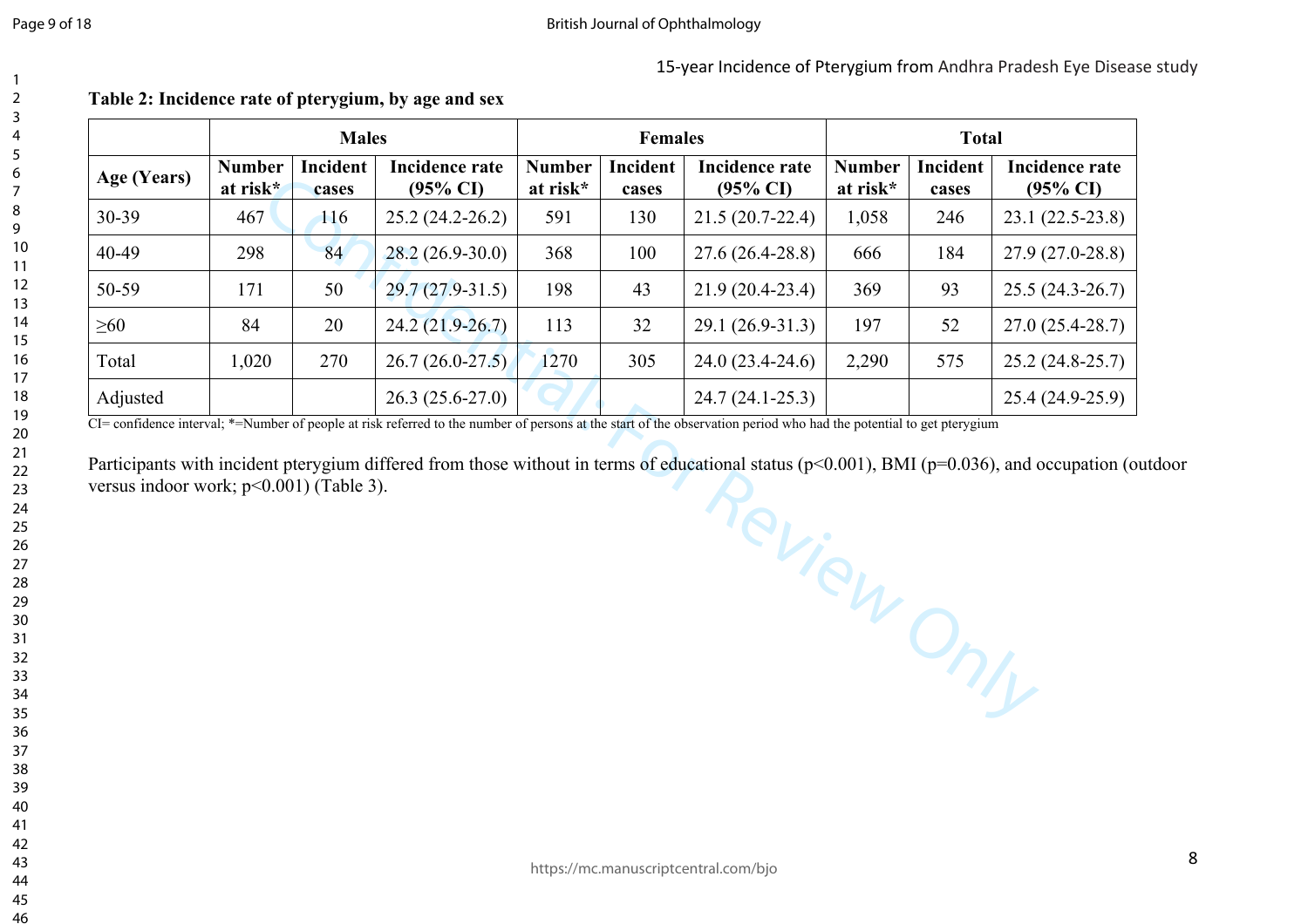| <b>Variables</b>             |                     | Incidence                       |                             |                   |         |
|------------------------------|---------------------|---------------------------------|-----------------------------|-------------------|---------|
|                              |                     | Yes ( $n = 575$ )<br>$(25.1\%)$ | No $(n=1715)$<br>$(74.9\%)$ | Total $(n=2,290)$ | P value |
| Age group (years)            | 30-39               | 246 (42.8)                      | 812 (47.4)                  | 1,058(46.2)       | 0.225   |
|                              | 40-49               | 184 (32)                        | 482(28.1)                   | 666(29.1)         |         |
|                              | 50-59               | 93(16.2)                        | 276(16.1)                   | 369(16.1)         |         |
|                              | $\geq=60$           | 52 $(9)$                        | 145(8.5)                    | 197(8.6)          |         |
| <b>Sex</b>                   | Female              | 305(53)                         | 965(56.3)                   | 1,270(55.5)       | 0.178   |
|                              | Male                | 270(47)                         | 750 (43.7)                  | 1,020(44.5)       |         |
| <b>Education</b>             | Class 11 and above  | 11(1.9)                         | 63(3.7)                     | 74(3.2)           | < 0.001 |
|                              | Class $6-10$        | 57(9.9)                         | 276(16.1)                   | 333(14.5)         |         |
|                              | Class 1-5           | 111(19.3)                       | 379(22.1)                   | 490 (21.4)        |         |
|                              | No formal education | 396 (68.9)                      | 997(58.1)                   | 1,393(60.8)       |         |
| <b>Smoking</b>               | Non-smoker          | 361(62.8)                       | 1.152(67.2)                 | 1,513(66.1)       | 0.087   |
|                              | Past smoker         | 34(5.9)                         | 73(4.3)                     | 107(4.7)          |         |
|                              | Current smoker      | 180(31.3)                       | 490(28.6)                   | 670(29.3)         |         |
| <b>Systemic hypertension</b> | N <sub>o</sub>      | 387 (68.6)                      | 1,134(66.9)                 | 1,521(67.4)       | 0.462   |
|                              | Yes                 | 177(31.4)                       | 560(33.1)                   | 737(32.6)         |         |
| <b>History of diabetes</b>   | N <sub>o</sub>      | 569 (99)                        | 1,701(99.2)                 | 2,270(99.1)       | 0.612   |
|                              | Yes                 | 6(1)                            | 14(0.8)                     | 20(0.9)           |         |
| <b>Outdoor work</b>          | No                  | 122(21.3)                       | 535 $(31.3)$                | 657(28.8)         | < 0.001 |
|                              | Yes                 | 452 (78.8)                      | 1175(68.7)                  | 1,627(71.2)       |         |
| spectacles                   | N <sub>o</sub>      | 501 (87.1)                      | 1,512(88.2)                 | 2,013(87.9)       | 0.511   |
|                              | Yes                 | 74(12.9)                        | 203(11.8)                   | 277(12.1)         |         |
| <b>BMI</b>                   | 18.5-24.99          | 259(46)                         | 866 (51.6)                  | 1,125(50.2)       | 0.036   |
|                              | < 18.5              | 259(46)                         | 656(39.1)                   | 915 (40.8)        |         |
|                              | 25-29.9             | 36(6.4)                         | 129(7.7)                    | 165(7.4)          |         |
|                              | $>=30$              | 9(1.6)                          | 29(1.7)                     | 38(1.7)           |         |

BMI= body mass index;  $*$ = statistically significant value at  $\chi^2$  test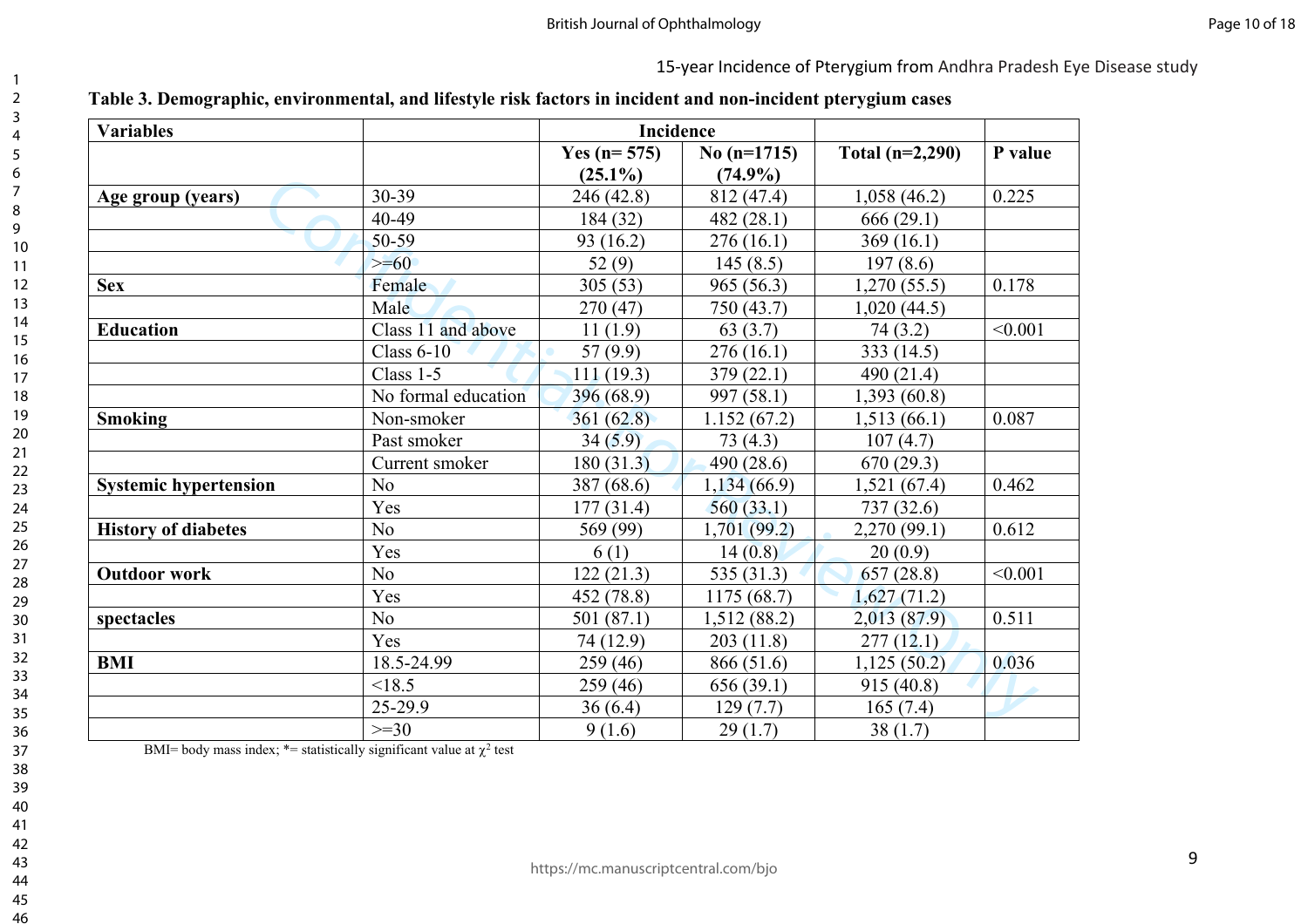15-year Incidence of Pterygium from Andhra Pradesh Eye Disease study

1 In multivariable analysis, male sex (p=0.050), lack of formal education (p=0.011), greater outdoor 3 4

- 2 activities ( $p=0.003$ ) and lower BMI (<18.5) ( $p=0.034$ ) and were all associated with incident
- 3 pterygium (Table 4).

#### 4 **Table 4. Multiple logistic regression analysis for association between pterygium and**  5 **demographic, environmental and lifestyle risk factors**

|                                     | $RR^{\dagger}$    | 95% CI           | P value  |
|-------------------------------------|-------------------|------------------|----------|
| Age (years)                         |                   |                  |          |
| 30-39                               | (base)            |                  |          |
| $40-49$                             | 1.24              | $0.99 - 1.57$    | 0.063    |
| 50-59                               | 1.04              | $0.78 - 1.39$    | 0.795    |
| $>= 60$                             | 1.07              | $0.74 - 1.56$    | 0.706    |
| <b>Sex</b>                          |                   |                  |          |
| Female                              | (base)            |                  |          |
| Male                                | 1.35              | $1.0 - 1.83$     | $0.050*$ |
| <b>Education</b>                    |                   |                  |          |
| Class 11 and above                  | (base)            |                  |          |
| Class $6-10$                        | 1.27              | $0.62 - 2.6$     | 0.517    |
| Class 1-5                           | 1.83              | $0.91 - 3.69$    | 0.090    |
| No formal education                 | 2.46              | 1.22-4.93        | $0.011*$ |
| <b>Smoking status</b>               |                   |                  |          |
| Non-smoker                          | (base)            |                  |          |
| Past smoker                         | 1.26              | $0.77 - 2.0$     | 0.353    |
| Current smoker                      | 0.91              | $0.67 - 1.23$    | 0.539    |
| <b>Systemic hypertension</b>        |                   |                  |          |
| No                                  | (base)            |                  |          |
| Yes                                 | 1.0               | $0.8 - 1.27$     | 0.899    |
| <b>History of diabetes mellitus</b> |                   |                  |          |
| No                                  | (base)            |                  |          |
| Yes                                 | 1.68              | $0.62 - 4.58$    | 0.311    |
| Occupation                          |                   | $\ddot{\bullet}$ |          |
| Indoor                              | (base)            |                  |          |
| Outdoor                             | 1.47              | $1.14 - 1.9$     | $0.003*$ |
| spectacles                          |                   |                  |          |
| N <sub>o</sub>                      | (base)            |                  |          |
| Yes                                 | 1.27              | $0.93 - 1.71$    | 0.129    |
| <b>Body mass index</b>              |                   |                  |          |
| 18.5-24.9                           | (base)            |                  |          |
| < 18.5                              | 1.25              | $1.02 - 1.55$    | $0.034*$ |
| 25-29.9                             | $\overline{1.19}$ | $0.78 - 1.81$    | 0.416    |
| $\geq 30$                           | 1.36              | $0.62 - 2.98$    | 0.436    |

6 OR= odd ratio; CI= confidence interval; BMI= body mass index  $7 \times 10^{-15}$  = Based on multiple logistic regression with incident pterversion

7  $^{\dagger}$  = Based on multiple logistic regression with incident pterygium as the outcome and all the predictors entered at the same time<br>8  $^{\dagger}$  = statistically significant value at multiple logistic regression<br>9 Hosmer \*= statistically significant value at multiple logistic regression

Hosmer-Lemeshow test for goodness for fit for the regression model, P=0.8

Variance Inflation factor for the multiple logistic regression model=2.3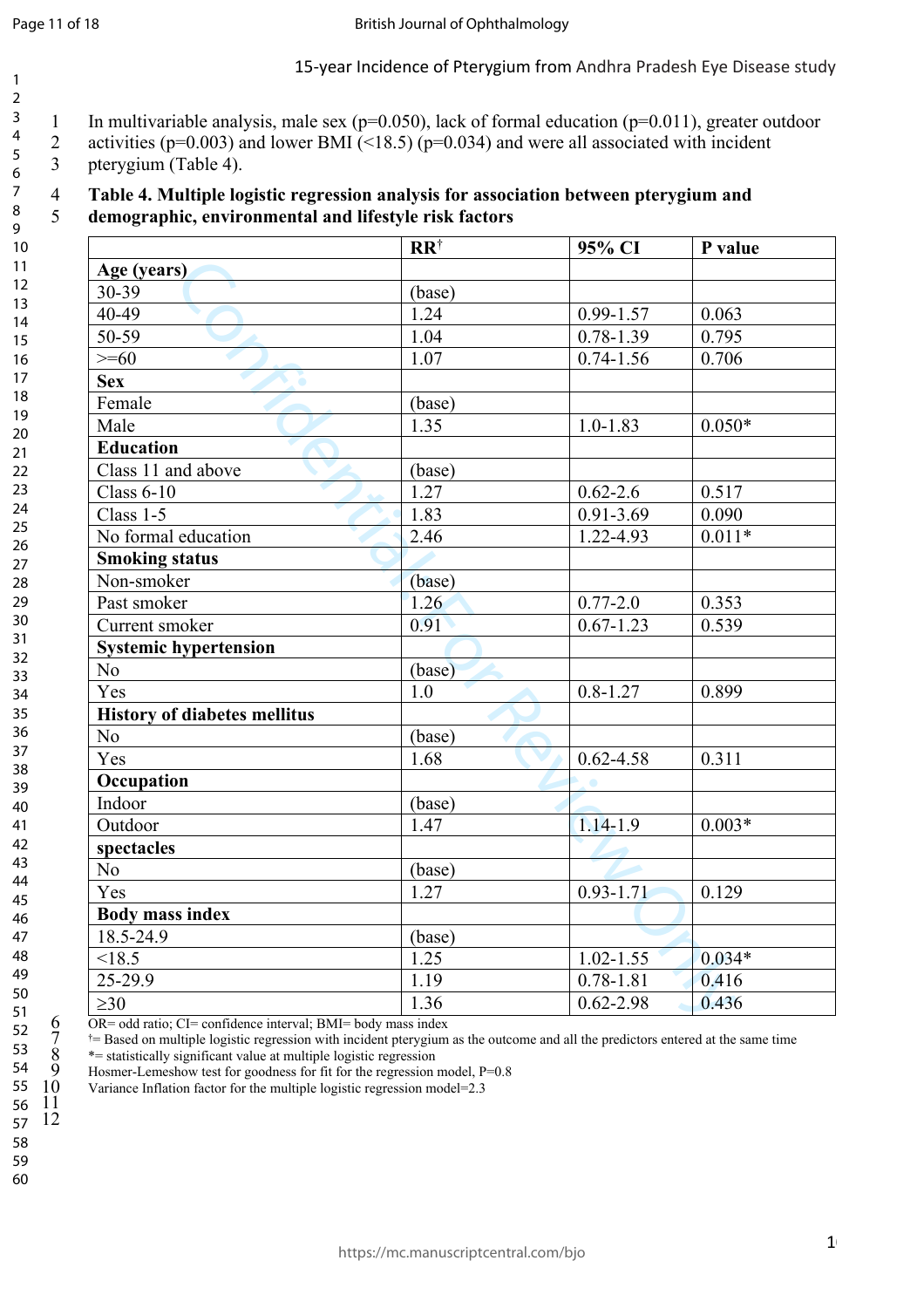#### 1 **DISCUSSION** 3

1 2

6 7

2 In this study we assessed the mean 15-year incidence of pterygium in three rural areas of undivided 4 5

- 3 Andhra Pradesh. To the best of our knowledge, this is the first large-scale study to report the 4 incidence of pterygium in India.
- 5 The overall incidence was 25.4 per 100 person-years which was slightly higher in males than 8 9
- 6 females. This is one of the highest incidences reported.25-28 Among the four previous longitudinal 10
- 7 studies, two were undertaken in countries in the "pterygium belt"; the Barbados Incidence Study of 11 12
- 8 Eye Diseases (BISED) and the Yunnan Minority Eye Studies (YMES)",<sup>25,26</sup> and two were outside 9 the pterygium belt; the Beijing Eye Incidence Study (BEIS) and the Korean cohort study (KCS).<sup>2728</sup> 13
- 10 (Table 5). As three of these studies reported cumulative incidence, the annual incidence has been 14
- 11 estimated for each study, by dividing the cumulative incidence percentage by the mean follow-up in 15 16
- 12 years (Table 5). This gave values of 1.3% per year for the BISED<sup>26</sup> and 1.4% per year for the 17
- 13 YMES<sup>25</sup>, the two countries in the pterygium belt, and 0.5% per year for the BES which is outside 18
- 14 the pterygium belt.<sup>28</sup> The fourth study, KCS, which was again outside the pterygium belt, reported 19 20
- 15 incidence rate as 2.1 per 1000 person-years.<sup>27</sup> In our study the crude annual incidence was higher 21
- 16 than these earlier studies i.e., 1.7% per year in those 30 years and above and 2.4% per year in those  $22$
- 17 40 years and above (data not shown), being comparable to BISED and YEMS. The higher incidence 23
- 18 rate in our analysis indicates pterygium to be a public health issue in Southern India, mostly due to 19 high UV exposure. Hence, appropriate preventive strategies are warranted. 24 25

| 11<br>studies, two were undertaken in countries in the "pterygium belt"; the Barbados Incidence Study of<br>$\overline{7}$<br>12<br>$8\,$<br>Eye Diseases (BISED) and the Yunnan Minority Eye Studies (YMES)", <sup>2526</sup> and two were outside<br>13<br>9<br>the pterygium belt; the Beijing Eye Incidence Study (BEIS) and the Korean cohort study (KCS). <sup>2728</sup><br>14<br>10<br>(Table 5). As three of these studies reported cumulative incidence, the annual incidence has been<br>15<br>estimated for each study, by dividing the cumulative incidence percentage by the mean follow-up in<br>11<br>16<br>years (Table 5). This gave values of 1.3% per year for the BISED <sup>26</sup> and 1.4% per year for the<br>12<br>17<br>YMES <sup>25</sup> , the two countries in the pterygium belt, and 0.5% per year for the BES which is outside<br>13<br>18<br>19<br>14<br>the pterygium belt. <sup>28</sup> The fourth study, KCS, which was again outside the pterygium belt, reported<br>20<br>15<br>incidence rate as $2.1$ per $1000$ person-years. <sup>27</sup> In our study the crude annual incidence was higher<br>21<br>16<br>than these earlier studies i.e., 1.7% per year in those 30 years and above and 2.4% per year in those<br>22<br>40 years and above (data not shown), being comparable to BISED and YEMS. The higher incidence<br>17<br>23<br>rate in our analysis indicates pterygium to be a public health issue in Southern India, mostly due to<br>18<br>24<br>19<br>high UV exposure. Hence, appropriate preventive strategies are warranted.<br>25 |                                    |             |                                                                                |                                   |                |                                                                                     |               |                                                |           |
|--------------------------------------------------------------------------------------------------------------------------------------------------------------------------------------------------------------------------------------------------------------------------------------------------------------------------------------------------------------------------------------------------------------------------------------------------------------------------------------------------------------------------------------------------------------------------------------------------------------------------------------------------------------------------------------------------------------------------------------------------------------------------------------------------------------------------------------------------------------------------------------------------------------------------------------------------------------------------------------------------------------------------------------------------------------------------------------------------------------------------------------------------------------------------------------------------------------------------------------------------------------------------------------------------------------------------------------------------------------------------------------------------------------------------------------------------------------------------------------------------------------------------------------------------------------------------------------------------|------------------------------------|-------------|--------------------------------------------------------------------------------|-----------------------------------|----------------|-------------------------------------------------------------------------------------|---------------|------------------------------------------------|-----------|
| 26<br>27<br>28                                                                                                                                                                                                                                                                                                                                                                                                                                                                                                                                                                                                                                                                                                                                                                                                                                                                                                                                                                                                                                                                                                                                                                                                                                                                                                                                                                                                                                                                                                                                                                                   | 20<br><b>Authors</b>               | Year        | <b>Region</b>                                                                  | Follow-                           | <b>Sample</b>  | Table 5: Cumulative and annual incidence of pterygium in different countries<br>Age | <b>Number</b> | Cumulative                                     | Annual    |
| 29<br>30<br>31<br>32                                                                                                                                                                                                                                                                                                                                                                                                                                                                                                                                                                                                                                                                                                                                                                                                                                                                                                                                                                                                                                                                                                                                                                                                                                                                                                                                                                                                                                                                                                                                                                             |                                    |             | (country)                                                                      | $\mathbf{u}\mathbf{p}$<br>(years) | size           | (years),<br>$mean \pm SD^*$                                                         | of cases      | incidence<br>$(\%9, 95\%$<br>CI <sup>(a)</sup> | Incidence |
| 33<br>34<br>35<br>36                                                                                                                                                                                                                                                                                                                                                                                                                                                                                                                                                                                                                                                                                                                                                                                                                                                                                                                                                                                                                                                                                                                                                                                                                                                                                                                                                                                                                                                                                                                                                                             | Nemesure<br>B, et al. $^{26}$      | 2008        | <b>Barbados</b><br>(North<br>America)                                          | 9                                 | 1888           | $56.7 \pm 10.8$                                                                     | 218           | $11.6(10.1 -$<br>13.1)                         | 1.3       |
| 37<br>38<br>39<br>40                                                                                                                                                                                                                                                                                                                                                                                                                                                                                                                                                                                                                                                                                                                                                                                                                                                                                                                                                                                                                                                                                                                                                                                                                                                                                                                                                                                                                                                                                                                                                                             | Zhao L, et<br>$al.^{28}$           | 2013        | Greater<br><b>Beijing</b><br>(China)                                           | 10                                | 2628           | $54.6 \pm 9.8$                                                                      | 129           | $4.9$ (N/A)                                    | 0.5       |
| 41<br>42<br>43<br>44                                                                                                                                                                                                                                                                                                                                                                                                                                                                                                                                                                                                                                                                                                                                                                                                                                                                                                                                                                                                                                                                                                                                                                                                                                                                                                                                                                                                                                                                                                                                                                             | $Li L$ , et<br>$al.$ <sup>25</sup> | 2015        | Yunnan<br>province<br>(China)                                                  | 5                                 | 941            | $63.5 \pm 8.3$                                                                      | 64            | $6.8(5.2-8.4)$                                 | 1.4       |
| 45<br>46<br>47<br>48<br>49                                                                                                                                                                                                                                                                                                                                                                                                                                                                                                                                                                                                                                                                                                                                                                                                                                                                                                                                                                                                                                                                                                                                                                                                                                                                                                                                                                                                                                                                                                                                                                       | Rim T, et<br>al.27                 | 2017        | South<br>Korea                                                                 | 12                                | 10,060,3<br>83 | N/A                                                                                 | 21,465        | N/A                                            | N/A       |
| 50<br>51<br>52<br>53                                                                                                                                                                                                                                                                                                                                                                                                                                                                                                                                                                                                                                                                                                                                                                                                                                                                                                                                                                                                                                                                                                                                                                                                                                                                                                                                                                                                                                                                                                                                                                             | Our study                          | 2012-<br>16 | India<br>$N/A$ Not Available $\#SD$ Standard Deviation @CI Confidence Interval | 15                                | 2,290          | $42.7 \pm 10$                                                                       | 575           | $25.2(24.8 -$<br>25.7)                         | 1.7       |

21 \*N/A: Not Available; #SD: Standard Deviation; **@**CI: Confidence Interval

22 In present study, the incidence of pterygium was estimated using baseline data from the APEDS I.<sup>34</sup> 54 55

23 The baseline APEDS I reported a prevalence of 11.7%. Significant associations in the cross-56

24 sectional analysis were older age, low educational level, outdoor occupation, and living in a rural 57

25 area. Interestingly, the longitudinal studies failed to find an association between age at baseline and 58 59

26 the incidence of pterygium, including the APEDS III.<sup>25,26</sup> One possible explanation which could<br>27 iustify the lack of association between older age and pterveium rate in the APEDS III is that 60

justify the lack of association between older age and pterygium rate in the APEDS III is that

28 individuals at the highest risk of pterygium may have already developed pterygium at baseline, thus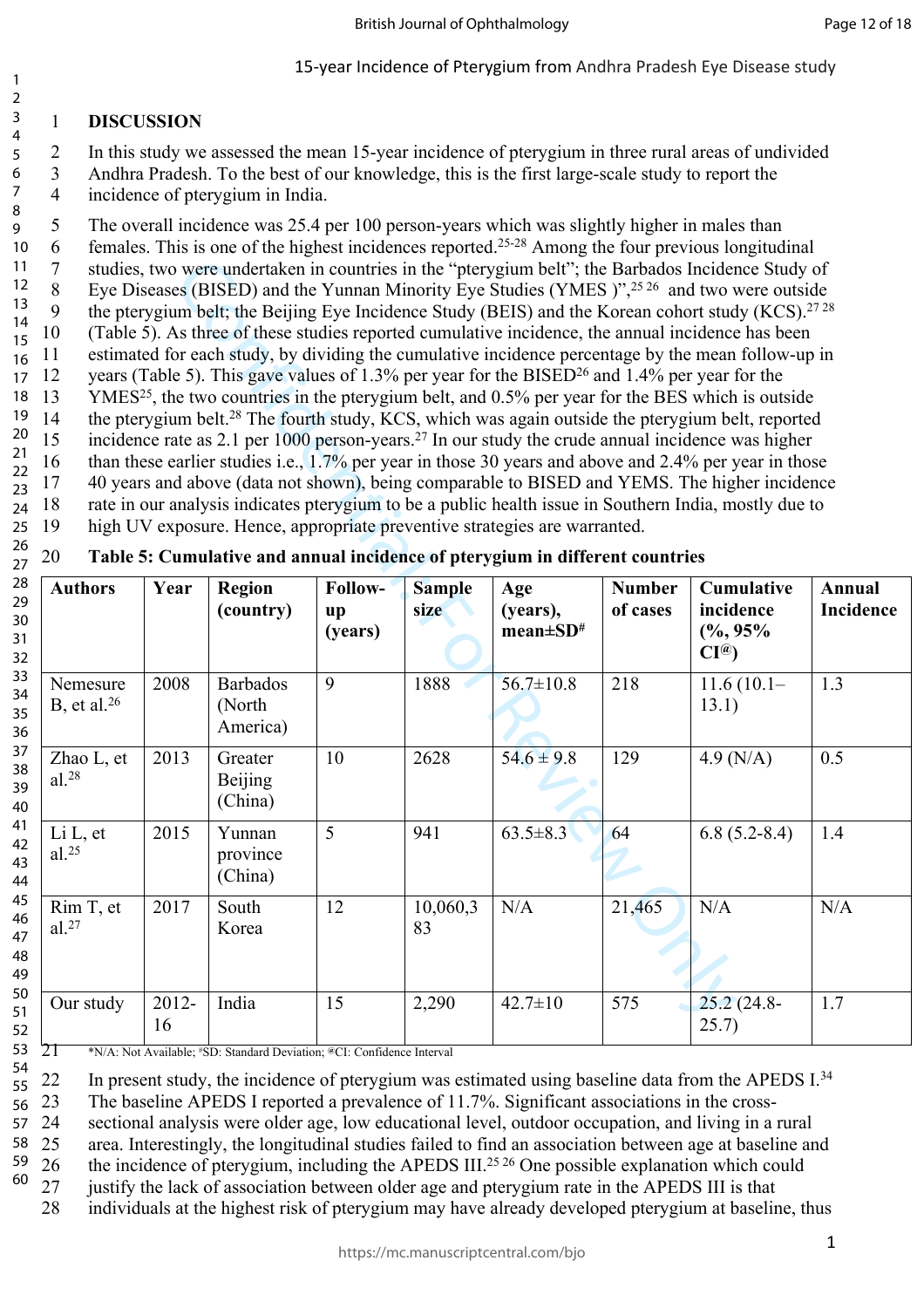27

36

1 being excluded from the present investigation. Another possible explanation is behavioural change, 2 with less outdoor exposure over time.

and its action and propagation, relativity the prevalence of pertygiun<br>al. is a cross-sectional investigation, calculating the prevalence of pertygiun<br>the incidence of pertygium. The median age of the former study was 55 3 In our study sex was an independent risk factor for pterygium, with males being at increased risk. 4 This finding might be discordant with a recently published study carried on in our hospital based 5 data, which reported a higher prevalence of pterygium in women.<sup>35</sup> The reason for difference could 6 be explained by the study methodology as well as population included in these studies. The study 7 from Das et al. is a cross-sectional investigation, calculating the prevalence of pterygium in a 8 hospital-based cohort. Our study is a longitudinal sample-based epidemiological observation 9 reporting on the incidence of pterygium. The median age of the former study was 55 years, while 10 only 17% of our sample was aged between 50 and 59 years. Furthermore, nearly 50% of their 11 population belonged to urban or metropolitan districts, while 100% of our cohort included rural 12 areas. This relationship of pterygium and male gender was also not reported in BISED or YMES,<sup>25</sup> 13 <sup>26</sup> but has been stated in several cross-sectional analyses.7 8 10-12 16 18-22 37 38 The fact that nearly 80% 14 of men have outdoor occupations (mainly agriculture) in rural areas, probably accounts for these 15 findings. The role of genetics and sex hormones in pterygium development has also been 16 advocated.39 In vitro studies on corneal fibroblasts have proven that female sex hormones as 17β-17 estradiol and progesterone inhibit IL-1β–induced collagen degradation and the expression or 18 activation of matrix metalloproteinases (MMPs), which contribute to the pathogenesis of 19 pterygium.<sup>40</sup> By contrast, in vivo analysis have found that oestrogen replacement therapy was 20 associated with a low prevalence of pterygium in postmenopausal women.<sup>41</sup> 6 7 8 9 10 11 12 13 14 15 16 17 18 19 20 21  $22$ 23 24 25 26 27

21 We identified lack of formal education as a risk factor in our cohort, which was not reported in 22 other studies.<sup>25 28 42</sup> The relatively small number of incident cases in other studies this might account 23 for the difference as these studies would have been relatively underpowered to demonstrate this 24 relationship. The way educational categories were classified in (four categories of educational level, 25 as in our study versus binary classification in the studies published previously) might also explain 26 the differences.25 28 42 28 29 30 31 32 33 34 35

28 Like the BISED and YMES studies, we confirmed the association between outdoor activities and 29 the risk of developing pterygium.<sup>25 26</sup> This is the most compelling evidence to date, further 30 corroborating the strong association between pterygium and cumulative UV exposure.2 10 15 19-22 43 31 Although quantifying ocular exposure to UV radiation is very challenging,<sup>44</sup> it is well-known that 32 high UV exposure leads to chronic cellular changes at the medial limbus.<sup>24</sup> As nearly 70% of the 33 population of Andhra Pradesh (and the rest of India) lives in rural areas and most are engaged in 34 agricultural activities, a high proportion would be at high risk for developing pterygium during their 35 lifetime.<sup>45</sup> 37 38 39 40 30 41 42 43 44 45 46

36 Unlike previous study, we found no protective role of regular use of spectacles.<sup>26</sup> However, only 37 12% of participants wore spectacles which would have reduce the power the analysis. The BISED 38 study found a negative association between the incidence of pterygium and the use of spectacles,<sup>26</sup> 39 which has been interpreted as a surrogate of office work and decreased UV exposure. In the present 40 study, the usage of spectacles was marked as positive without differentiating refractive correction 41 lenses from sunglasses. It's also likely that there may be a lack of UV filter on the lenses in this 42 cohort. Moreover, adherence to spectacle-wearing was not directly assessed, which might be very 43 low especially in rural districts. Both these factors might have reduced the power of the analysis. As 44 in other studies, we did not find any association between pterygium and hypertension or diabetes 45 after adjusting for other covariates.<sup>25,28</sup> 47 48 49 50 51 52 53 54 55 56 57 58

46 The adjusted analysis showed an interesting association between pterygium and low BMI. We can 47 speculate an indirect causative relationship between low weight, low socio-economic status and 48 exposure to risk factors for pterygium, although the most likely explanation is residual confounding. 59 60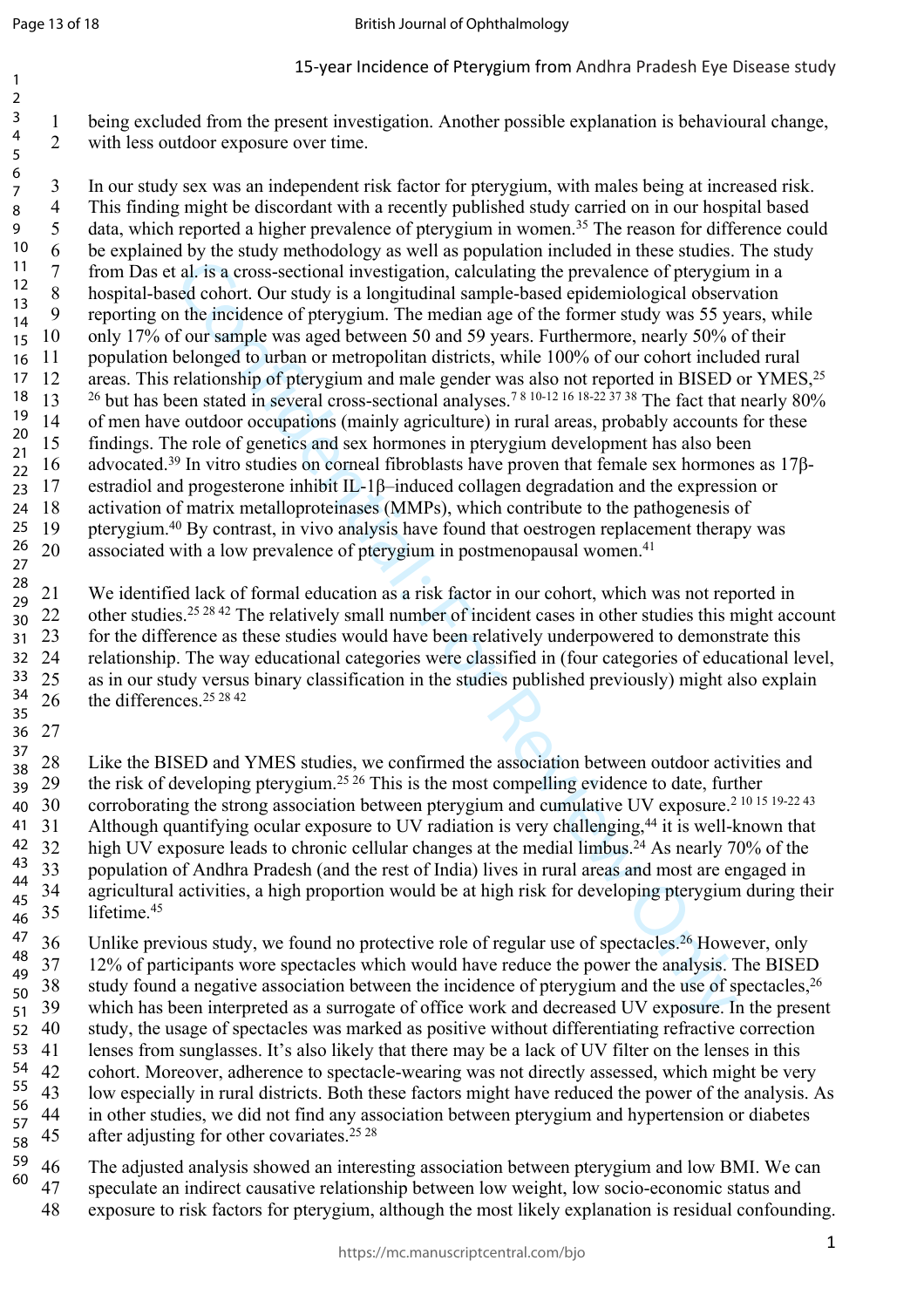1 The role of cigarette smoking in pterygium development is under debate, although recent evidence 2 point towards a protective role.<sup>11 12 46</sup> However, this was not confirmed in any of the longitudinal studies<sup>25,42</sup> indicating that the association might be spurious. 

4 Strengths of our study include its population-based longitudinal design, long-term follow-up, high 5 participation, and standardized protocols. Reporting on education status, systemic disease, and BMI 6 is also a novelty in comparison with previous studies. Limitations include loss to follow-up during 7 the 15-year study period (due to death and non-participation), which may have led to selection or 8 survival bias.<sup>47</sup> In the risk factor analysis, all the factors were fixed at baseline, whereas in real life 9 these factors can vary over time. In addition, we only used a binary measure of presence or absence 10 of pterygium at baseline or during follow-up, without accounting for a clinical grading of the 11 disease. In addition, we only used a binary measure of outdoor / indoor activity as a proxy for UV 12 exposure, which may have led to misclassification. This may have been more applicable for 13 women, most of whom described themselves as housewives which was classified as an indoor 14 activity. Similarly, history of smoking was assessed as a categorical variable (i.e., non-smoker, past 15 smoker, current smoker), rather thein being expressed as pack-years, which would provide a better 16 measure of long-term smoking habits. Another limitation is that inter-observer agreement studies 17 were not undertaken for pterygium, but all assessments were made by qualified ophthalmologists 18 after rigorous training. As data were not available on the time of onset of pterygium, the hazard 19 ratio would not be calculated. Finally, the urban cluster in APEDS I could not be included in 20 APEDS III due to urbanization with out-migration of the population, which limits generalizability.<sup>31</sup> 

Review Only 21 In conclusion, this is the first study to report the incidence of pterygium in India. Our results 22 indicate that the incidence is relatively high in this rural population which lies within the 23 "pterygium belt". The study confirmed that there is an increased risk in males, the uneducated, 24 those with outdoors activities and those with lower BMI. Knowledge of these associations may be 25 useful in the long-term planning of eye care services and public health preventive measures in these 26 regions. 

### **ACKNOWLEDGMENTS**

29 None

 

> 

> 

>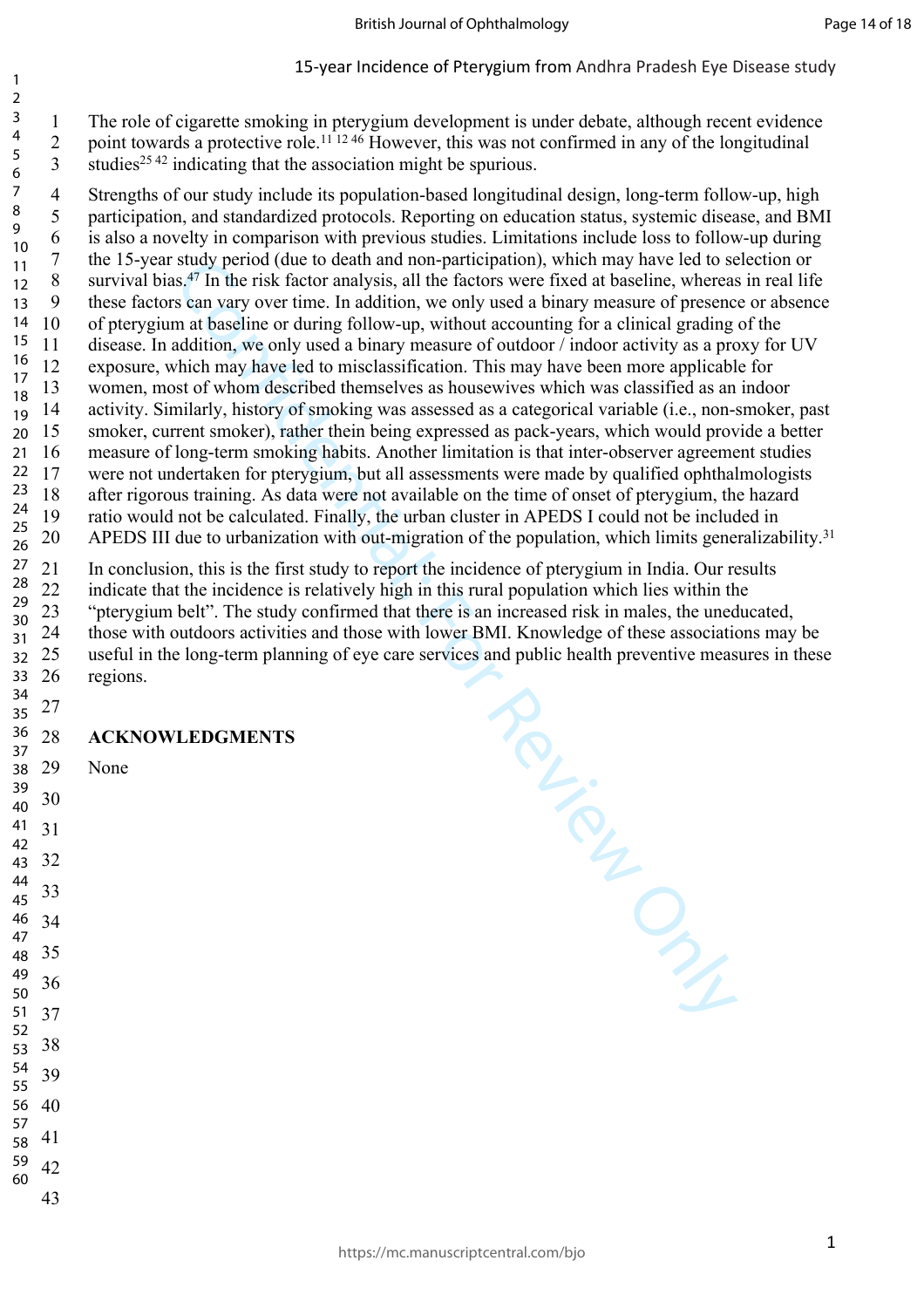| $\mathbf{1}$             |                                                                       | 15-year Incidence of Pterygium from Andhra Pradesh Eye Disease study                                                                                                                                                            |
|--------------------------|-----------------------------------------------------------------------|---------------------------------------------------------------------------------------------------------------------------------------------------------------------------------------------------------------------------------|
| $\overline{a}$<br>3<br>4 | $\mathbf{1}$                                                          | <b>CONTRIBUTORSHIP STATEMENT</b>                                                                                                                                                                                                |
| 5<br>6<br>7<br>8         | $\overline{2}$<br>$\mathfrak{Z}$<br>$\overline{4}$<br>$\sqrt{5}$<br>6 | Rohit C Khanna (RCK): Contributions to the conception and design of the work, acquisition,<br>analysis and interpretation of data. Drafting the work and revising it critically and final approval of<br>the version published. |
| 9<br>10<br>11<br>12      | $\tau$<br>$\,8\,$<br>9                                                | Srinivas Marmamula (SM): Contributions to the design of the work, acquisition, analysis and<br>interpretation of data analysis. Revising it critically and final approval of the version published                              |
| 13<br>14<br>15           | 10<br>11                                                              | Maria Vittoria Cicinelli (MVC): Contributions to analysis and interpretation of data. Drafting the<br>work and revising it critically and final approval of the version published.                                              |
| 16<br>17<br>18<br>19     | 12<br>13<br>14<br>15                                                  | Asha Latha Mettla (ALM): Contributions to the acquisition and interpretation of data analysis.<br>Revising it critically and final approval of the version published                                                            |
| 20<br>21<br>22<br>23     | 16<br>17<br>18                                                        | Pyda Giridhar (PG): Contributions to acquisition of data. Revising it critically and final approval of<br>the version published.                                                                                                |
| 24<br>25<br>26           | 19<br>20<br>21                                                        | Seema Banerjee (SB): Contributions to acquisition of data. Revising it critically and final approval<br>of the version published.                                                                                               |
| 27<br>28<br>29           | 22<br>$23\,$<br>24                                                    | Konegari Shekhar (KS): Contributions to acquisition of data. Revising it critically and final<br>approval of the version published.                                                                                             |
| 30<br>31<br>32<br>33     | 25<br>26<br>27                                                        | Subhabrata Chakrabarti (SC): Contributions to acquisition and interpretation of data. Revising it<br>critically and final approval of the version published.                                                                    |
| 34<br>35<br>36           | 28<br>29<br>30                                                        | Gudlavalleti V S Murthy (GVSM): Contributions to the conception and design of the work and<br>interpretation of data. Revising it critically and final approval of the version published.                                       |
| 37<br>38<br>39<br>40     | 31<br>32<br>33                                                        | Clare Gilbert (CG): Contributions to the conception and design of the work and interpretation of<br>data. Revising it critically and final approval of the version published.                                                   |
| 41<br>42<br>43           | 34<br>35<br>36                                                        | Gullapalli N Rao (GNR): Contributions to the conception and design of the work and interpretation<br>of data. Revising it critically and final approval of the version published.                                               |
| 44<br>45<br>46           | 37<br>38                                                              |                                                                                                                                                                                                                                 |
| 47<br>48                 | 39                                                                    | $\frac{1}{2}$                                                                                                                                                                                                                   |
| 49<br>50                 | 40                                                                    |                                                                                                                                                                                                                                 |
| 51<br>52                 | 41                                                                    |                                                                                                                                                                                                                                 |
| 53                       | 42                                                                    |                                                                                                                                                                                                                                 |
| 54<br>55                 | 43                                                                    |                                                                                                                                                                                                                                 |
| 56<br>57                 | 44                                                                    |                                                                                                                                                                                                                                 |
| 58                       | 45                                                                    |                                                                                                                                                                                                                                 |
| 59<br>60                 | 46<br>47                                                              |                                                                                                                                                                                                                                 |
|                          |                                                                       |                                                                                                                                                                                                                                 |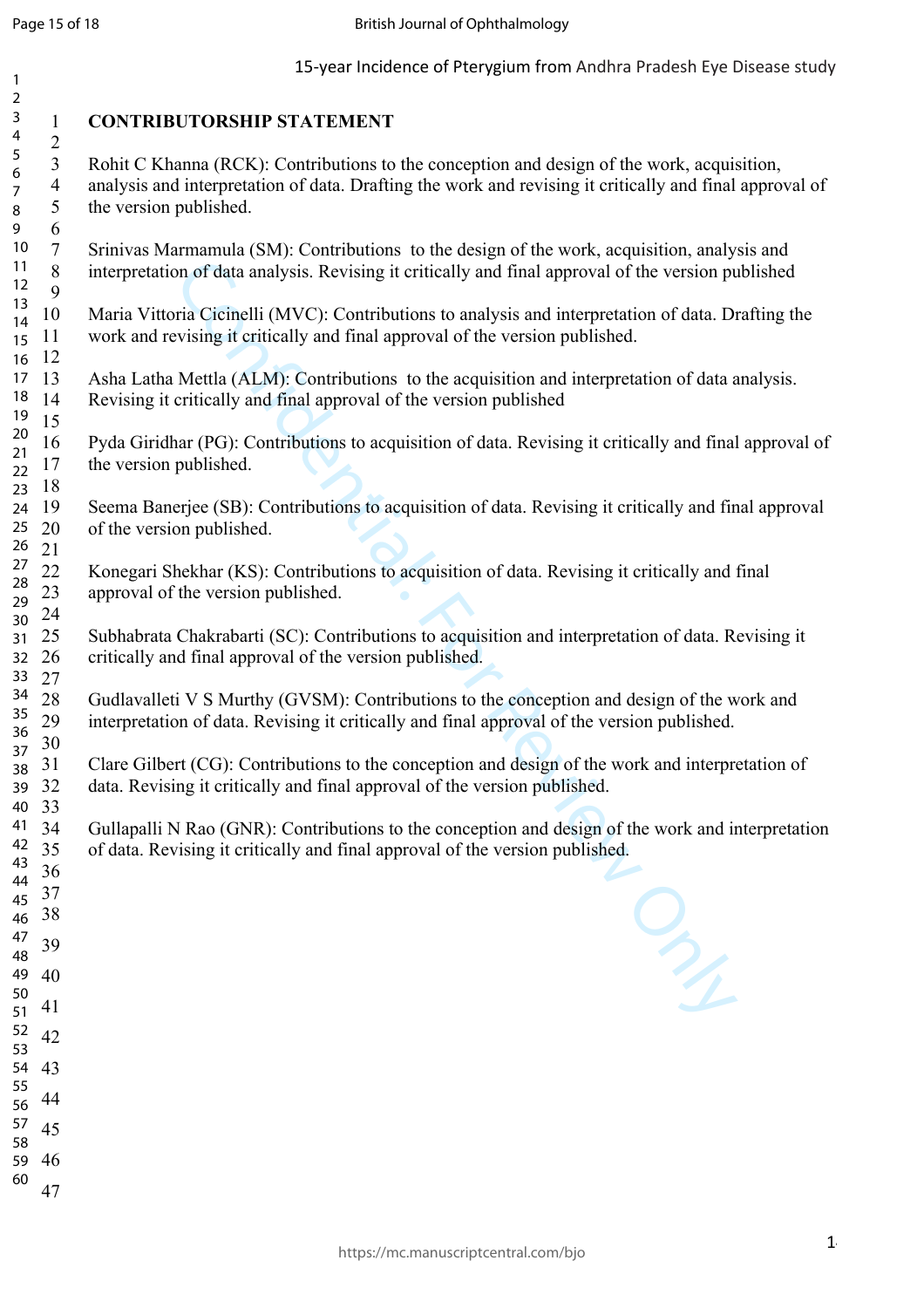#### 1 **REFERENCES**

- 2 1. Hill JC, Maske R. Pathogenesis of pterygium. *Eye (London, England)* 1989;3 ( Pt 2):218-26. 3 doi: 10.1038/eye.1989.31 [published Online First: 1989/01/01]
- 4 2. Gazzard G, Saw SM, Farook M, et al. Pterygium in Indonesia: prevalence, severity and risk 5 factors. *The British journal of ophthalmology* 2002;86(12):1341-6. doi: 6 10.1136/bjo.86.12.1341 [published Online First: 2002/11/26]
- 7 3. Walland MJ, Stevens JD, Steele AD. The effect of recurrent pterygium on corneal 8 topography. *Cornea* 1994;13(5):463-4. doi: 10.1097/00003226-199409000-00016 9 [published Online First: 1994/09/01]
- 10 4. Lin A, Stern G. Correlation between pterygium size and induced corneal astigmatism. 11 *Cornea* 1998;17(1):28-30. doi: 10.1097/00003226-199801000-00005 [published Online 12 First: 1998/01/22]
- 13 5. Asokan R, Venkatasubbu RS, Velumuri L, et al. Prevalence and associated factors for 14 pterygium and pinguecula in a South Indian population. *Ophthalmic & physiological optics*  15 *: the journal of the British College of Ophthalmic Opticians (Optometrists)* 2012;32(1):39- 16 44. doi: 10.1111/j.1475-1313.2011.00882.x [published Online First: 2011/11/25]
- land MJ, Sievens D. Siecle AD. The effect of recurrent plerygium on cometar<br>apply, Comea 1994;13(5):443-4. doi: 10.1097/00003226-199409000-000<br>
dished Online First: 1994/09/01]<br>
A, Stern G. Correlation between pterygium s 17 6. Durkin SR, Abhary S, Newland HS, et al. The prevalence, severity and risk factors for 18 pterygium in central Myanmar: the Meiktila Eye Study. *The British journal of*  19 *ophthalmology* 2008;92(1):25-9. doi: 10.1136/bjo.2007.119842 [published Online First: 20 2007/12/07]
	- 21 7. Liang QF, Xu L, Jin XY, et al. Epidemiology of pterygium in aged rural population of 22 Beijing, China. *Chinese medical journal* 2010;123(13):1699-701. [published Online First: 23 2010/09/08]
- 24 8. McCarty CA, Fu CL, Taylor HR. Epidemiology of pterygium in Victoria, Australia. *The*  25 *British journal of ophthalmology* 2000;84(3):289-92. doi: 10.1136/bjo.84.3.289 [published 26 Online First: 2000/02/24]
- 9. Zhong H, Cha X, Wei T, et al. Prevalence of and risk factors for pterygium in rural adult 28 chinese populations of the Bai nationality in Dali: the Yunnan Minority Eye Study. 29 *Investigative ophthalmology & visual science* 2012;53(10):6617-21. doi: 10.1167/iovs.11- 30 8947 [published Online First: 2012/09/08]
- 31 10. Cajucom-Uy H, Tong L, Wong TY, et al. The prevalence of and risk factors for pterygium 32 in an urban Malay population: the Singapore Malay Eye Study (SiMES). *The British journal*  33 *of ophthalmology* 2010;94(8):977-81. doi: 10.1136/bjo.2008.150847 [published Online First: 2009/12/08]
- 35 11. Fotouhi A, Hashemi H, Khabazkhoob M, et al. Prevalence and risk factors of pterygium and 36 pinguecula: the Tehran Eye Study. *Eye (London, England)* 2009;23(5):1125-9. doi: 37 10.1038/eye.2008.200 [published Online First: 2008/07/05]
- 12. Li Z, Cui H. Prevalence and associated factors for pterygium in a rural adult population (the 39 Southern Harbin Eye Study). *Cornea* 2013;32(6):806-9. doi: 40 10.1097/ICO.0b013e31826dff30 [published Online First: 2012/10/23]
	- 41 13. Lu J, Wang Z, Lu P, et al. Pterygium in an aged Mongolian population: a population-based 42 study in China. *Eye (London, England)* 2009;23(2):421-7. doi: 10.1038/sj.eye.6703005 [published Online First: 2007/10/20]
- 44 14. Lu P, Chen X, Kang Y, et al. Pterygium in Tibetans: a population-based study in China. 45 *Clinical & experimental ophthalmology* 2007;35(9):828-33. doi: 10.1111/j.1442- 46 9071.2007.01630.x [published Online First: 2008/01/05]
	- 47 15. Luthra R, Nemesure BB, Wu SY, et al. Frequency and risk factors for pterygium in the 48 Barbados Eye Study. *Arch Ophthalmol* 2001;119(12):1827-32.
	- 16. Ma K, Xu L, Jie Y, et al. Prevalence of and factors associated with ptervgium in adult 50 Chinese: the Beijing Eye Study. *Cornea* 2007;26(10):1184-6. doi:
- 51 10.1097/ICO.0b013e318151f9c6 [published Online First: 2007/11/29]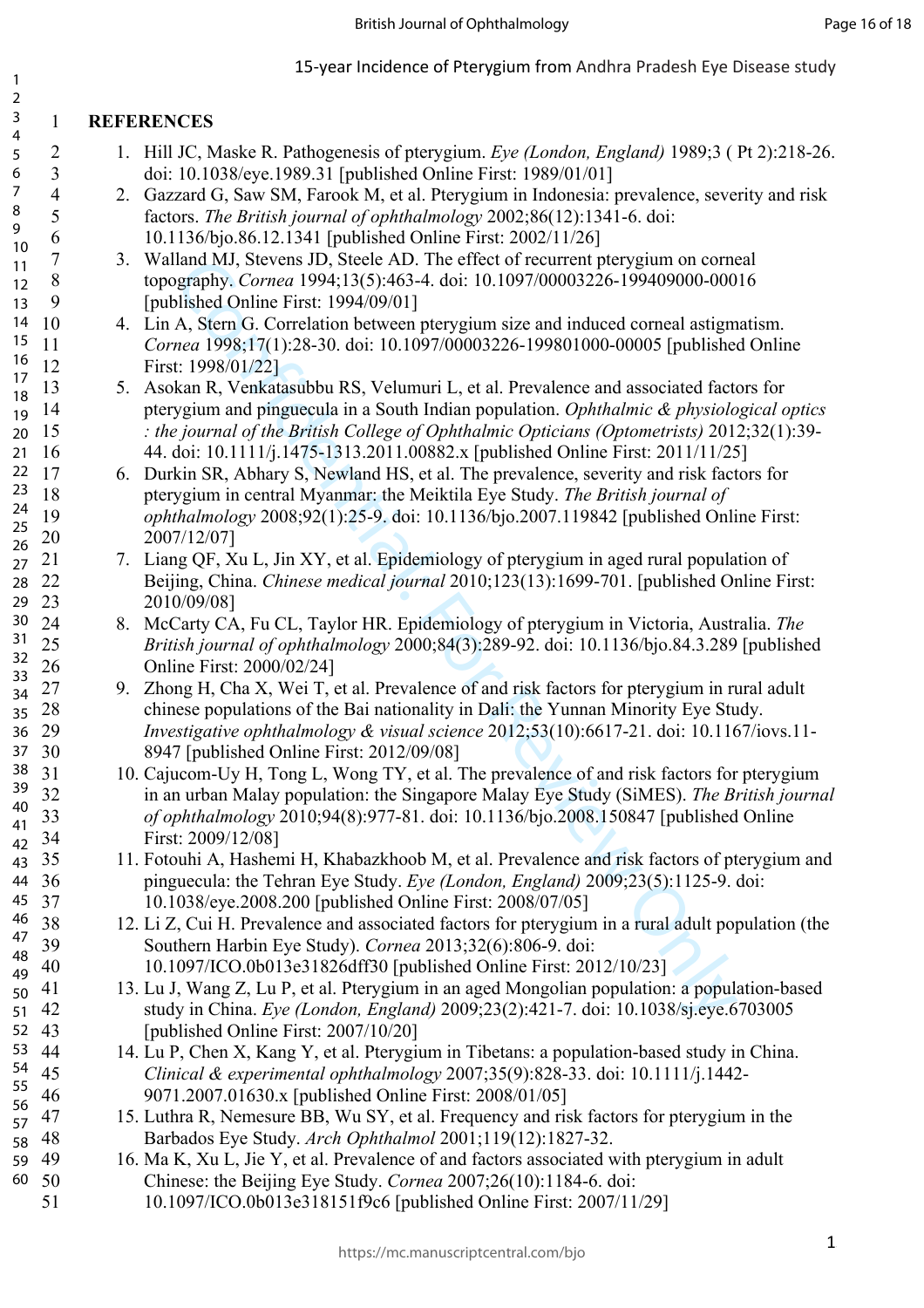hytestern island of Japan. the Kumejima Study. American journal of phiha<br>hytestern island of Japan. the Kumejima Study. American journal of phiha<br>hytestern island of Japan. the Kumejima Study. American journal of phiha<br>191 1 17. Marmamula S, Khanna RC, Rao GN. Unilateral visual impairment in rural south India-2 Andhra Pradesh Eye Disease Study (APEDS). *International journal of ophthalmology* 3 2016;9(5):763-7. doi: 10.18240/ijo.2016.05.23 [published Online First: 2016/06/09] 4 18. Rezvan F, Hashemi H, Emamian MH, et al. The prevalence and determinants of pterygium 5 and pinguecula in an urban population in Shahroud, Iran. *Acta medica Iranica* 6 2012;50(10):689-96. [published Online First: 2013/01/01] 7 19. Shiroma H, Higa A, Sawaguchi S, et al. Prevalence and risk factors of pterygium in a 8 southwestern island of Japan: the Kumejima Study. *American journal of ophthalmology* 9 2009;148(5):766-71.e1. doi: 10.1016/j.ajo.2009.06.006 [published Online First: 2009/08/12] 10 20. Viso E, Gude F, Rodriguez-Ares MT. Prevalence of pinguecula and pterygium in a general 11 population in Spain. *Eye (London, England)* 2011;25(3):350-7. doi: 10.1038/eye.2010.204 12 [published Online First: 2010/12/25] 13 21. West S, Munoz B. Prevalence of pterygium in Latinos: Proyecto VER. *The British journal*  14 *of ophthalmology* 2009;93(10):1287-90. doi: 10.1136/bjo.2008.152694 [published Online 15 First: 2009/07/03] 16 22. Wong TY, Foster PJ, Johnson GJ, et al. The prevalence and risk factors for pterygium in an 17 adult Chinese population in Singapore: the Tanjong Pagar survey. *American journal of*  18 *ophthalmology* 2001;131(2):176-83. doi: 10.1016/s0002-9394(00)00703-0 [published Online First: 2001/03/03] 23. Rezvan F, Khabazkhoob M, Hooshmand E, et al. Prevalence and risk factors of pterygium: a 21 systematic review and meta-analysis. *Survey of ophthalmology* 2018;63(5):719-35. doi: 22 10.1016/j.survophthal.2018.03.001 [published Online First: 2018/03/20] 23 24. Zhou WP, Zhu YF, Zhang B, et al. The role of ultraviolet radiation in the pathogenesis of 24 pterygia (Review). *Molecular medicine reports* 2016;14(1):3-15. doi: 25 10.3892/mmr.2016.5223 [published Online First: 2016/05/14] 26 25. Li L, Zhong H, Tian E, et al. Five-Year Incidence and Predictors for Pterygium in a Rural 27 Community in China: The Yunnan Minority Eye Study. *Cornea* 2015;34(12):1564-8. doi: 28 10.1097/ico.0000000000000637 [published Online First: 2015/09/30] 29 26. Nemesure B, Wu SY, Hennis A, et al. Nine-year incidence and risk factors for pterygium in 30 the barbados eye studies. *Ophthalmology* 2008;115(12):2153-8. doi: 31 10.1016/j.ophtha.2008.08.003 [published Online First: 2008/10/22] 32 27. Rim TH, Kang MJ, Choi M, et al. The incidence and prevalence of pterygium in South 33 Korea: A 10-year population-based Korean cohort study. *PloS one* 2017;12(3):e0171954. 34 doi: 10.1371/journal.pone.0171954 [published Online First: 2017/03/28] 35 28. Zhao L, You QS, Xu L, et al. 10-year incidence and associations of pterygium in adult 36 Chinese: the Beijing Eye Study. *Investigative ophthalmology & visual science* 37 2013;54(2):1509-14. doi: 10.1167/iovs.12-11183 [published Online First: 2013/01/17] 38 29. Dandona R, Dandona L, Naduvilath TJ, et al. Design of a population-based study of visual 39 impairment in India: The Andhra Pradesh Eye Disease Study. *Indian journal of*  40 *ophthalmology* 1997;45(4):251-7. [published Online First: 1998/05/06] 41 30. Khanna RC, Murthy GV, Marmamula S, et al. Longitudinal Andhra Pradesh Eye Disease 42 Study: rationale, study design and research methodology. *Clin Exp Ophthalmol* 43 2016;44(2):95-105. doi: 10.1111/ceo.12633 44 31. Khanna RC, Murthy GV, Giridhar P, et al. Cataract, visual impairment and long-term 45 mortality in a rural cohort in India: the Andhra Pradesh Eye Disease Study. *PloS one* 46 2013;8(10):e78002. doi: 10.1371/journal.pone.0078002 [published Online First: 2013/11/28] 48 32. Singh SK. Pterygium: epidemiology prevention and treatment. *Community eye health* 49 2017;30(99):S5-s6. [published Online First: 2017/01/01] 50 33. R. Bhattacharya SP, A. Bhoumick. Annual variability and distribution of ultraviolet index 51 over India using TEMIS data,4 (2012) 4577. *Int J Eng Sci Technol* 2012;4:4577. 1 2 3 4 5 6 7 8 9 10 11 12 13 14 15 16 17 18 14 19 20 21  $22$ 23 24 19  $25 \t20$ 26 21 27 28 29 30 24 31 25 32 26 33 27 34 35 36 37 38 31 39 32 40 33 41 34 42 43 44 45 46 38 47 39 48 40 49 50 51 52 53 54 45 55 46 56 47 57 58 59 60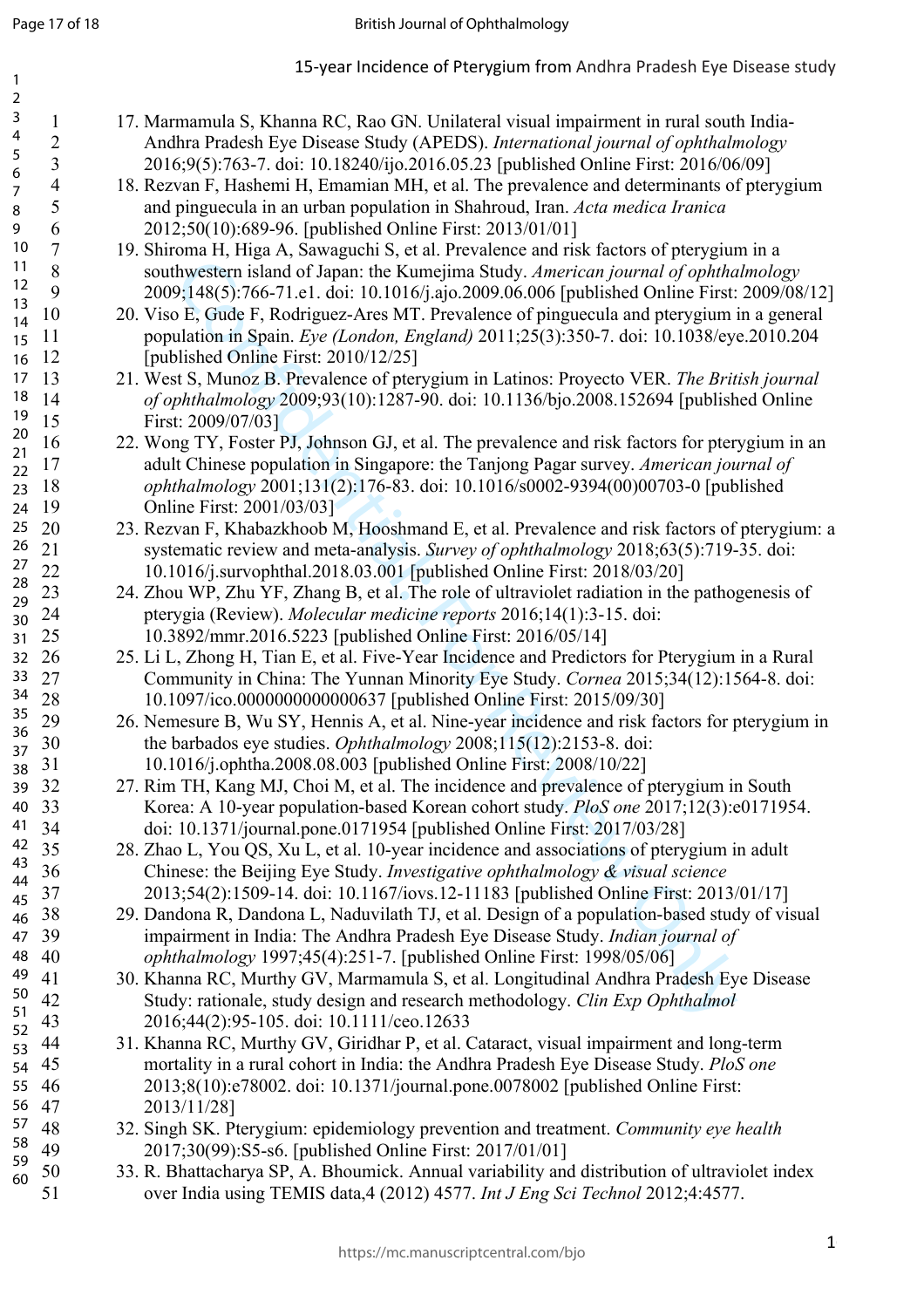1 34. Marmamula S, Khanna RC, Rao GN. Population-based assessment of prevalence and risk 2 factors for pterygium in the South Indian state of Andhra Pradesh: the Andhra Pradesh Eye 3 Disease Study. *Investigative ophthalmology & visual science* 2013;54(8):5359-66. doi: 4 10.1167/iovs.13-12529 [published Online First: 2013/07/19] 5 35. Das AV, Podila S, Prashanthi GS, et al. Clinical profile of pterygium in patients seeking eye 6 care in India: electronic medical records-driven big data analytics report III. *International*  7 *ophthalmology* 2020 doi: 10.1007/s10792-020-01326-3 [published Online First: 8 2020/02/26] 9 36. Senthil S, Garudadri C, Khanna RC, et al. Angle closure in the Andhra Pradesh Eye Disease 10 Study. *Ophthalmology* 2010;117(9):1729-35. doi: 10.1016/j.ophtha.2010.01.021 11 37. Ang M, Li X, Wong W, et al. Prevalence of and racial differences in pterveium: a 12 multiethnic population study in Asians. *Ophthalmology* 2012;119(8):1509-15. doi: 13 10.1016/j.ophtha.2012.02.009 [published Online First: 2012/04/13] 14 38. Panchapakesan J, Hourihan F, Mitchell P. Prevalence of pterygium and pinguecula: the Blue 15 Mountains Eye Study. *Australian and New Zealand journal of ophthalmology* 1998;26 16 Suppl 1:S2-5. doi: 10.1111/j.1442-9071.1998.tb01362.x [published Online First: 17 1998/07/31] 18 39. Anguria P, Kitinya J, Ntuli S, et al. The role of heredity in pterygium development. 19 *International journal of ophthalmology* 2014;7(3):563-73. doi: 10.3980/j.issn.2222- 20 3959.2014.03.31 [published Online First: 2014/06/27] 21 40. Zhou H, Kimura K, Orita T, et al. Inhibition by female sex hormones of collagen 22 degradation by corneal fibroblasts. *Molecular vision* 2011;17:3415-22. [published Online 23 First: 2012/01/06] 24 41. Na KS, Jee DH, Han K, et al. The ocular benefits of estrogen replacement therapy: a 25 population-based study in postmenopausal Korean women. *PloS one* 2014;9(9):e106473. 26 doi: 10.1371/journal.pone.0106473 [published Online First: 2014/09/12] 27 42. Nemesure B, Wu SY, Hennis A, et al. Nine-year incidence and risk factors for pterygium in 28 the barbados eye studies. *Ophthalmology* 2008;115(12):2153-8. doi: 29 10.1016/j.ophtha.2008.08.003 43. Sherwin JC, Hewitt AW, Kearns LS, et al. The association between pterygium and 31 conjunctival ultraviolet autofluorescence: the Norfolk Island Eye Study. *Acta*  32 *ophthalmologica* 2013;91(4):363-70. doi: 10.1111/j.1755-3768.2011.02314.x [published 33 Online First: 2011/12/20] 34 44. Dadvand P, Basagana X, Barrera-Gomez J, et al. Measurement errors in the assessment of 35 exposure to solar ultraviolet radiation and its impact on risk estimates in epidemiological 36 studies. *Photochemical & photobiological sciences : Official journal of the European*  37 *Photochemistry Association and the European Society for Photobiology* 2011;10(7):1161-8. 49 2016/02/04] 2 3 4 5 6 7 8 9 10 11 12 13 14 15 16 17 18 14 19 20 21  $22$ 23 24 19 25 20 26 21 27 28 29 30 24 31 25 32 26 33 27 34 35 36 37 38 31 39 32 40 33 41 34 42  $35$ 43 44 45 37 46 38 47 39 48 40 49 50 51 52 53 54 45 55 46 56 47 57 58

- 59 60
- 0022201<br>
2022/20]<br>
2022/20]<br>
2022/20]<br>
2022/20]<br>
2022/20]<br>
2022/20]<br>
2022/20]<br>
2022/20]<br>
2010,117(9):1729-35. doi: 10.1016/j.ophtha.2010.01.021<br>
2.M, Li.X, Wong W, ctal. Prevalence of and reaid differences in pterygium:<br> 38 doi: 10.1039/c0pp00333f [published Online First: 2011/04/06] 39 45. Census. Registrar General and Census Commissioner, Census of India 2011. Ministry of Home Affairs, Government of India. New Delhi, India [Available from: 41 http://censusindia.gov.in/2011-prov-results/prov\_data\_products\_andhra.html. Accessed on 8th December 2017. 43 46. Rong SS, Peng Y, Liang YB, et al. Does cigarette smoking alter the risk of pterygium? A systematic review and meta-analysis. *Investigative ophthalmology & visual science* 45 2014;55(10):6235-43. doi: 10.1167/iovs.14-15046 [published Online First: 2014/09/06] 47. Silva Junior SH, Santos SM, Coeli CM, et al. Assessment of participation bias in cohort 47 studies: systematic review and meta-regression analysis. *Cadernos de saude publica* 48 2015;31(11):2259-74. doi: 10.1590/0102-311x00133814 [published Online First: https://mc.manuscriptcentral.com/bjo